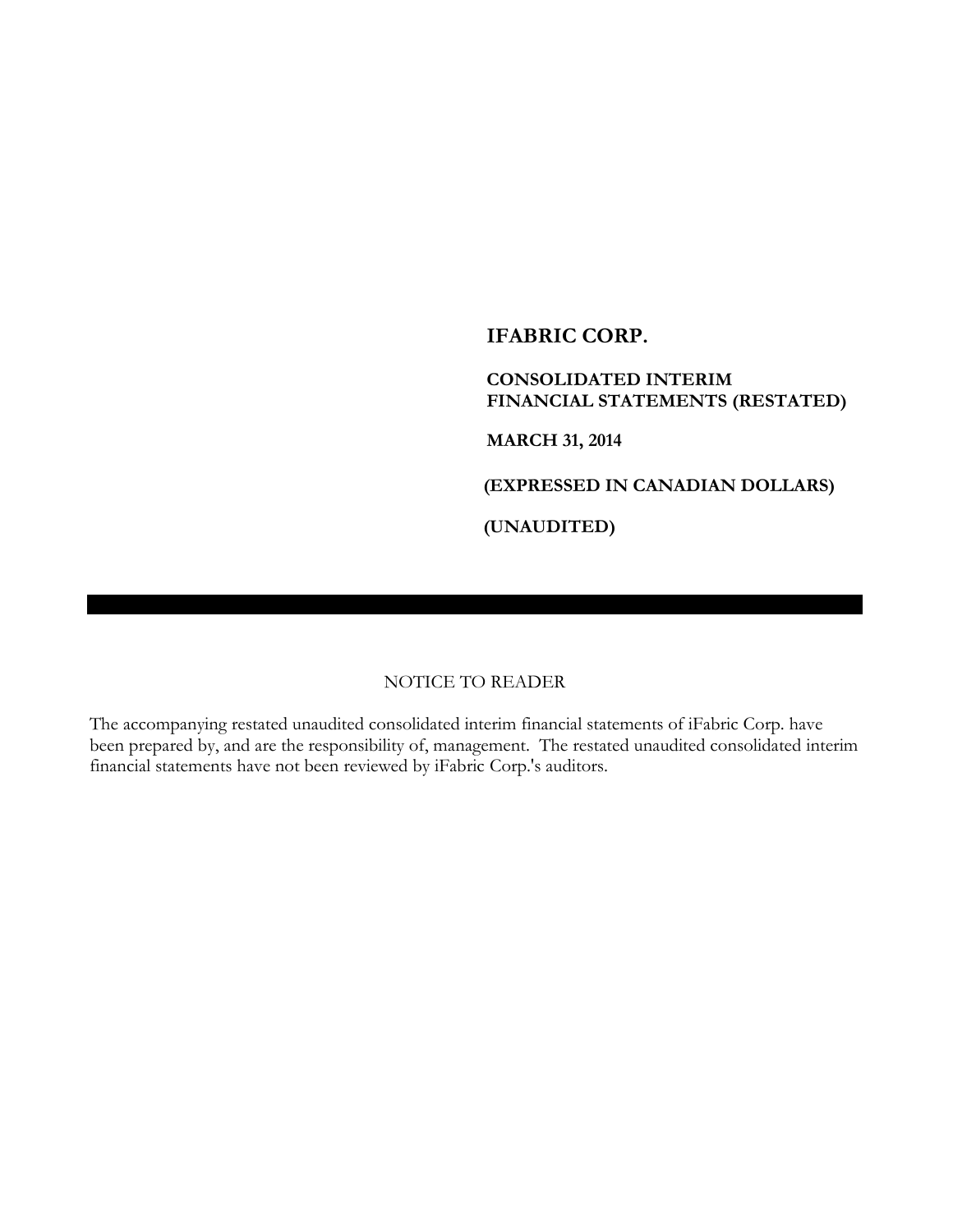| As at                                        | March 31,<br>2014<br><b>Restated</b><br>(Note 2) | September 30,<br>2013 |
|----------------------------------------------|--------------------------------------------------|-----------------------|
| <b>ASSETS</b>                                |                                                  |                       |
| <b>CURRENT</b>                               |                                                  |                       |
| Cash (note 5)                                | \$<br>633,413                                    | \$<br>457,131         |
| Accounts receivable (note 6)                 | 2,251,597                                        | 1,087,357             |
| Inventory (note 7)                           | 3,843,648                                        | 3,519,590             |
| Prepaid expenses and deposits (note 8)       | 251,117                                          | 175,441               |
| Foreign exchange forward contracts (note 9)  | 16,608                                           | 54,870                |
| Investment tax credits recoverable (note 10) |                                                  | 12,826                |
|                                              | 6,996,383                                        | 5,307,215             |
| <b>NON-CURRENT</b>                           |                                                  |                       |
| Property, plant and equipment (note 11)      | 2,545,429                                        | 2,551,288             |
| Deferred development costs (note 12)         | 831,836                                          | 904,036               |
| Deferred income taxes (note 13)              | 286,852                                          | 337,122               |
| Goodwill                                     | 55,050                                           | 55,050                |
|                                              | 3,719,167                                        | 3,847,496             |
|                                              | \$<br>10,715,550                                 | \$<br>9,154,711       |

# **CONSOLIDATED INTERIM STATEMENTS OF FINANCIAL POSITION (RESTATED) (Unaudited, Expressed in CDN Dollars)**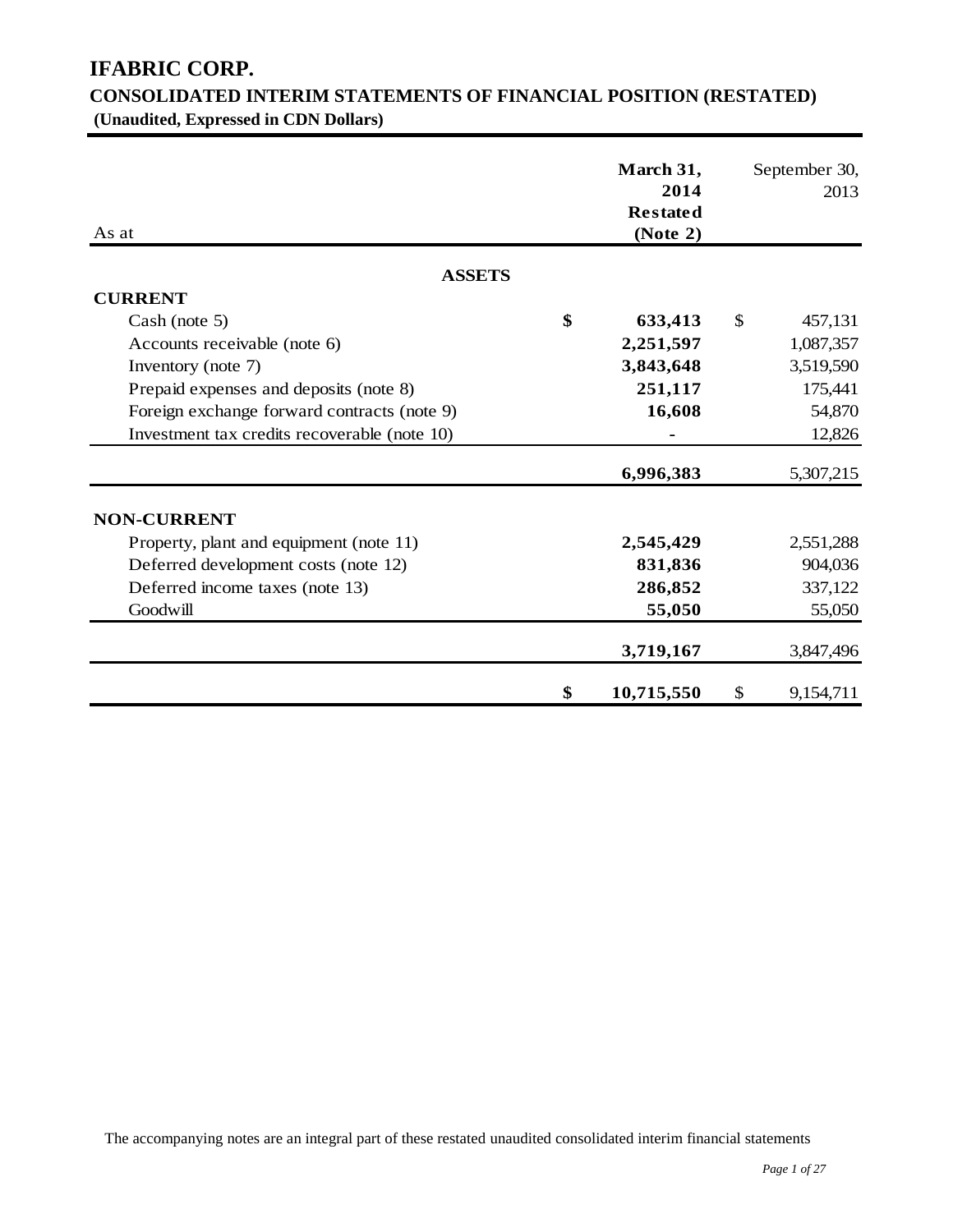| <b>CONSOLIDATED INTERIM STATEMENTS OF FINANCIAL POSITION (RESTATED)</b> |  |
|-------------------------------------------------------------------------|--|
| (Unaudited, Expressed in CDN Dollars)                                   |  |

| As at                                              | March 31,<br>2014<br><b>Restated</b><br>(Note 2) |              | September 30,<br>2013 |
|----------------------------------------------------|--------------------------------------------------|--------------|-----------------------|
| <b>LIABILITIES</b>                                 |                                                  |              |                       |
| <b>CURRENT</b>                                     |                                                  |              |                       |
| Bank indebtedness (note 5)                         | \$                                               | $\mathbb{S}$ | 407,601               |
| Accounts payable and accrued liabilities (note 14) | 941,694                                          |              | 1,127,648             |
| Income taxes payable                               | 436,017                                          |              | 236,657               |
| Current portion of loans payable (note 16)         | 120,000                                          |              | 133,893               |
|                                                    | 1,497,711                                        |              | 1,905,799             |
| <b>NON-CURRENT</b>                                 |                                                  |              |                       |
| Due to related parties (note 15)                   | 996,698                                          |              | 984,741               |
| Loans payable (note 16)                            | 1,040,000                                        |              | 1,100,000             |
|                                                    | 2,036,698                                        |              | 2,084,741             |
|                                                    | 3,534,409                                        |              | 3,990,540             |
| <b>COMMITMENTS</b> (note 20)                       |                                                  |              |                       |
| <b>SHAREHOLDERS' EQUITY</b>                        |                                                  |              |                       |
| <b>CAPITAL STOCK (note 17)</b>                     | 2,722,194                                        |              | 1,978,987             |
| <b>WARRANTS</b> (note 17)                          | 704,861                                          |              |                       |
| <b>OPTIONS</b> (note 17)                           | 511,898                                          |              | 436,414               |
| <b>NON-CONTROLLING INTEREST</b>                    | 16,106                                           |              | 13,276                |
| <b>RETAINED EARNINGS</b>                           | 3,226,082                                        |              | 2,735,494             |
|                                                    | 7,181,141                                        |              | 5,164,171             |
|                                                    | \$<br>10,715,550                                 | \$           | 9,154,711             |

*APPROVED ON BEHALF OF THE BOARD:*

*'Hylton Karon'* DIRECTOR

*'Hilton Price'* DIRECTOR

Originally approved May 15, 2014, and approved for restatement on January 27, 2015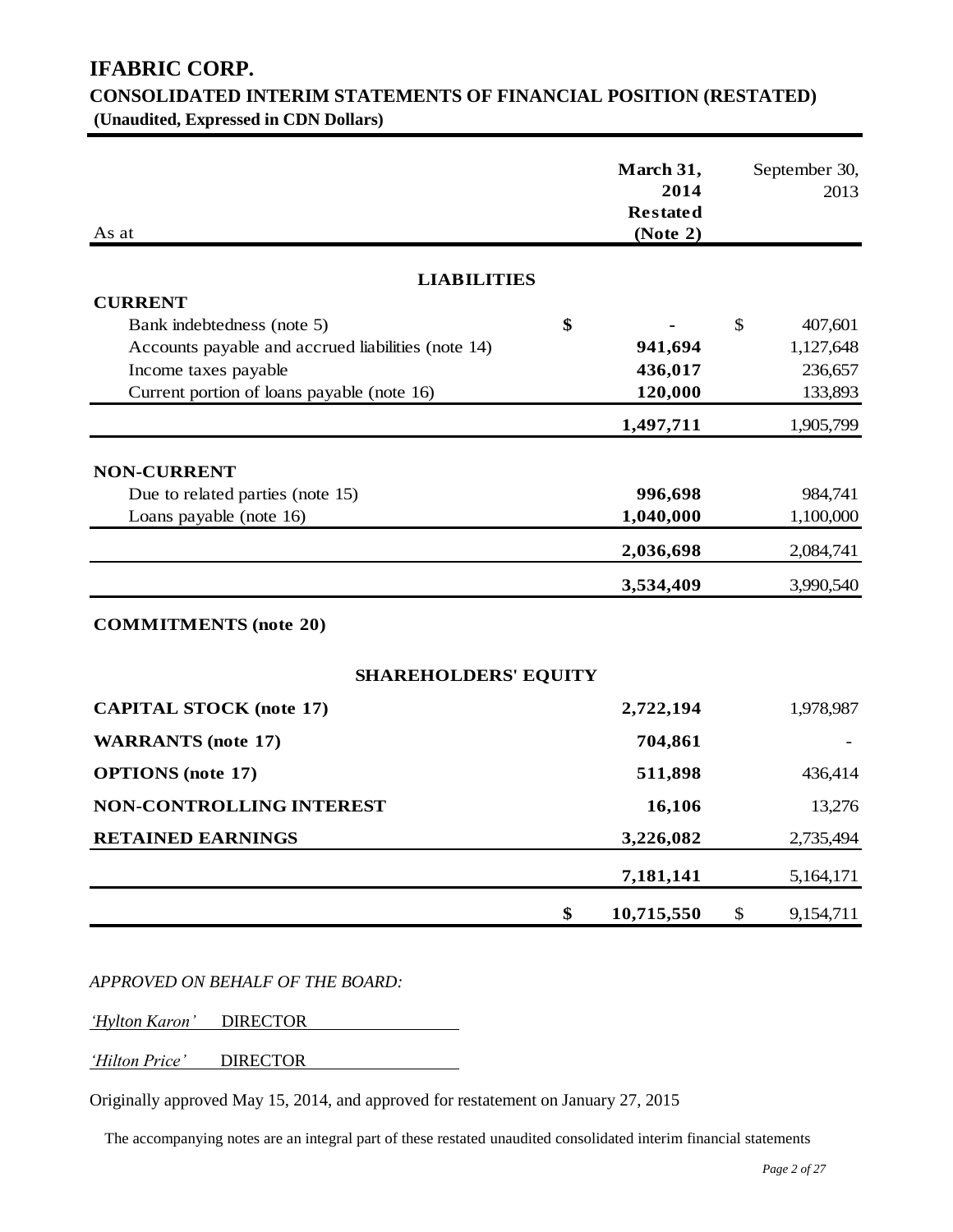# **IFABRIC CORP. CONSOLIDATED INTERIM STATEMENTS OF EARNINGS AND COMPREHENSIVE EARNINGS (RESTATED) (Unaudited, Expressed in CDN Dollars)**

|                                                              | Three months     |           | Six months                          |           |  |
|--------------------------------------------------------------|------------------|-----------|-------------------------------------|-----------|--|
| Periods ended March 31                                       | 2014             | 2013      | 2014<br><b>Restated</b><br>(Note 2) | 2013      |  |
| <b>REVENUE</b>                                               | $$2,911,274$ \\$ | 2,286,330 | $$5,917,058$ \$                     | 3,493,503 |  |
| <b>COST OF SALES</b>                                         | 1,282,785        | 948,180   | 2,716,158                           | 1,481,683 |  |
| <b>GROSS PROFIT</b>                                          | 1,628,489        | 1,338,150 | 3,200,900                           | 2,011,820 |  |
| <b>EXPENSES</b>                                              |                  |           |                                     |           |  |
| General and administrative costs (note 21)                   | 588,847          | 450,163   | 1,159,981                           | 848,805   |  |
| Selling and design costs                                     | 637,938          | 481,578   | 1,260,359                           | 776,791   |  |
| Interest on operating line                                   |                  | 3,881     | 4,841                               | 4,190     |  |
| Interest on long-term debt                                   | 12,366           | 13,623    | 25,328                              | 27,831    |  |
| Amortization of property, plant and equipment                | 10,930           | 12,717    | 21,860                              | 24,962    |  |
| Amortization of deferred development costs                   | 36,100           |           | 72,200                              |           |  |
|                                                              | 1,286,181        | 961,962   | 2,544,569                           | 1,682,579 |  |
| <b>EARNINGS (LOSS) FROM OPERATIONS</b>                       | 342,308          | 376,188   | 656,331                             | 329,241   |  |
| <b>OTHER EXPENSES (INCOME)</b>                               |                  |           |                                     |           |  |
| Share based compensation                                     | 35,593           | 273,145   | 83,264                              | 273,145   |  |
| Loss (gain) on foreign exchange                              | (131, 592)       | 4,931     | (202,098)                           | (17, 140) |  |
| Unrealized loss (gain) on foreign exchange                   |                  |           |                                     |           |  |
| forward contracts (note 9)                                   | 16,683           | 17,995    | 38,262                              | (43, 587) |  |
| Sundry income                                                | (452)            | (56)      | (6, 145)                            | (56)      |  |
|                                                              | (79, 768)        | 296,015   | (86, 717)                           | 212,362   |  |
| <b>EARNINGS BEFORE INCOME TAXES</b>                          | 422,076          | 80,173    | 743,048                             | 116,879   |  |
| PROVISION FOR (RECOVERY OF) INCOME<br><b>TAXES</b> (note 19) |                  |           |                                     |           |  |
| Current                                                      | 86,398           | 81,635    | 199,360                             | 149,277   |  |
| Deferred                                                     | 55,590           | (25,940)  | 50,270                              | (69, 287) |  |
|                                                              | 141,988          | 55,695    | 249,630                             | 79,990    |  |
| <b>NET EARNINGS</b>                                          | 280,088          | 24,478    | 493,418                             | 36,889    |  |
| OTHER COMPREHENSIVE EARNINGS                                 |                  |           |                                     |           |  |
| <b>TOTAL COMPREHENSIVE EARNINGS</b>                          | \$<br>280,088 \$ | 24,478    | \$<br>493,418 \$                    | 36,889    |  |
| <b>EARNINGS PER SHARE (note 18)</b>                          |                  |           |                                     |           |  |
| Basic                                                        | \$<br>$0.011$ \$ | 0.001     | \$<br>$0.019$ \$                    | 0.001     |  |
| Diluted                                                      | 0.010            | 0.001     | 0.018                               | 0.001     |  |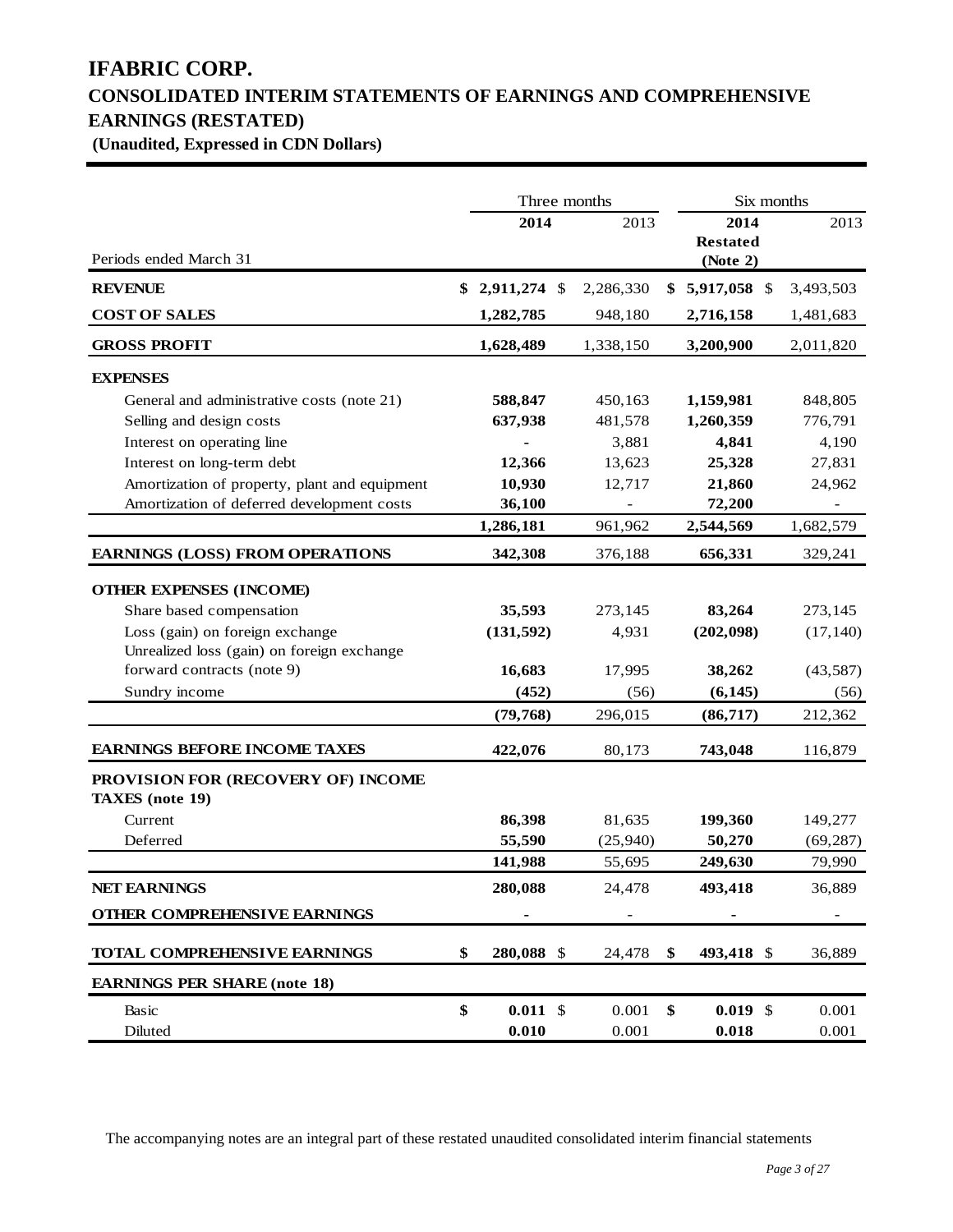# **IFABRIC CORP. CONSOLIDATED INTERIM STATEMENTS OF CHANGES IN SHAREHOLDERS' EQUITY (RESTATED)**

**(Unaudited, Expressed in CDN Dollars)** 

|                                                                                           | Capital                  |                          |              |                          | Retained        |              | Accumulated<br>other<br>comprehensive | Non-<br>controlling |     |              |
|-------------------------------------------------------------------------------------------|--------------------------|--------------------------|--------------|--------------------------|-----------------|--------------|---------------------------------------|---------------------|-----|--------------|
|                                                                                           | stock                    | Warrants                 |              | Options                  | earnings        |              | earnings                              | interest            |     | <b>Total</b> |
| Balance at September 30, 2012                                                             | \$<br>1,840,987 \$       | 38,000                   | $\mathbb{S}$ | $\overline{a}$           | \$<br>2,880,050 | $\mathbb{S}$ |                                       | \$<br>13,526        | -\$ | 4,772,563    |
| Total comprehensive earnings                                                              |                          | $\overline{\phantom{a}}$ |              | $\overline{\phantom{a}}$ | 19,988          |              |                                       | 16,901              |     | 36,889       |
| Share based compensation (note 17)                                                        |                          |                          |              | 273,145                  |                 |              |                                       |                     |     | 273,145      |
| Warrants exercised (note 17)                                                              | 6,900                    | (1,900)                  |              |                          |                 |              |                                       |                     |     | 5,000        |
| Balance at March 31, 2013                                                                 | 1,847,887                | 36,100                   |              | 273,145                  | 2,900,038       |              |                                       | 30,427              |     | 5,087,597    |
|                                                                                           |                          |                          |              |                          |                 |              |                                       |                     |     |              |
| Balance at September 30, 2013                                                             | 1,978,987                |                          |              | 436,414                  | 2,735,494       |              |                                       | 13,276              |     | 5,164,171    |
| Private placement (note 17)                                                               | 1,629,000                |                          |              |                          |                 |              |                                       |                     |     | 1,629,000    |
| Fair value of shareholder warrants issued on<br>private placement (note 17)               | (579, 293)               | 579,293                  |              |                          |                 |              |                                       |                     |     |              |
| Share issue costs - cash (note 17)                                                        | (198, 712)               |                          |              |                          |                 |              |                                       |                     |     | (198, 712)   |
| Share issue costs - fair value of agent warrants<br>issued on private placement (note 17) | (125, 568)               | 125,568                  |              |                          |                 |              |                                       |                     |     |              |
| Share based compensation (note 17)                                                        |                          |                          |              | 83,264                   |                 |              |                                       |                     |     | 83,264       |
| Options exercised (note 17)                                                               | 17,780                   |                          |              | (7,780)                  |                 |              |                                       |                     |     | 10,000       |
| Total comprehensive earnings                                                              | $\overline{\phantom{a}}$ | $\overline{\phantom{a}}$ |              | $\overline{\phantom{a}}$ | 490,588         |              | $\overline{\phantom{a}}$              | 2,830               |     | 493,418      |
| Balance at March 31, 2014<br><b>Restated (Note 2)</b>                                     | \$<br>2,722,194 \$       | 704,861                  | \$           | 511,898                  | \$<br>3,226,082 | \$           |                                       | \$<br>16,106        | S   | 7,181,141    |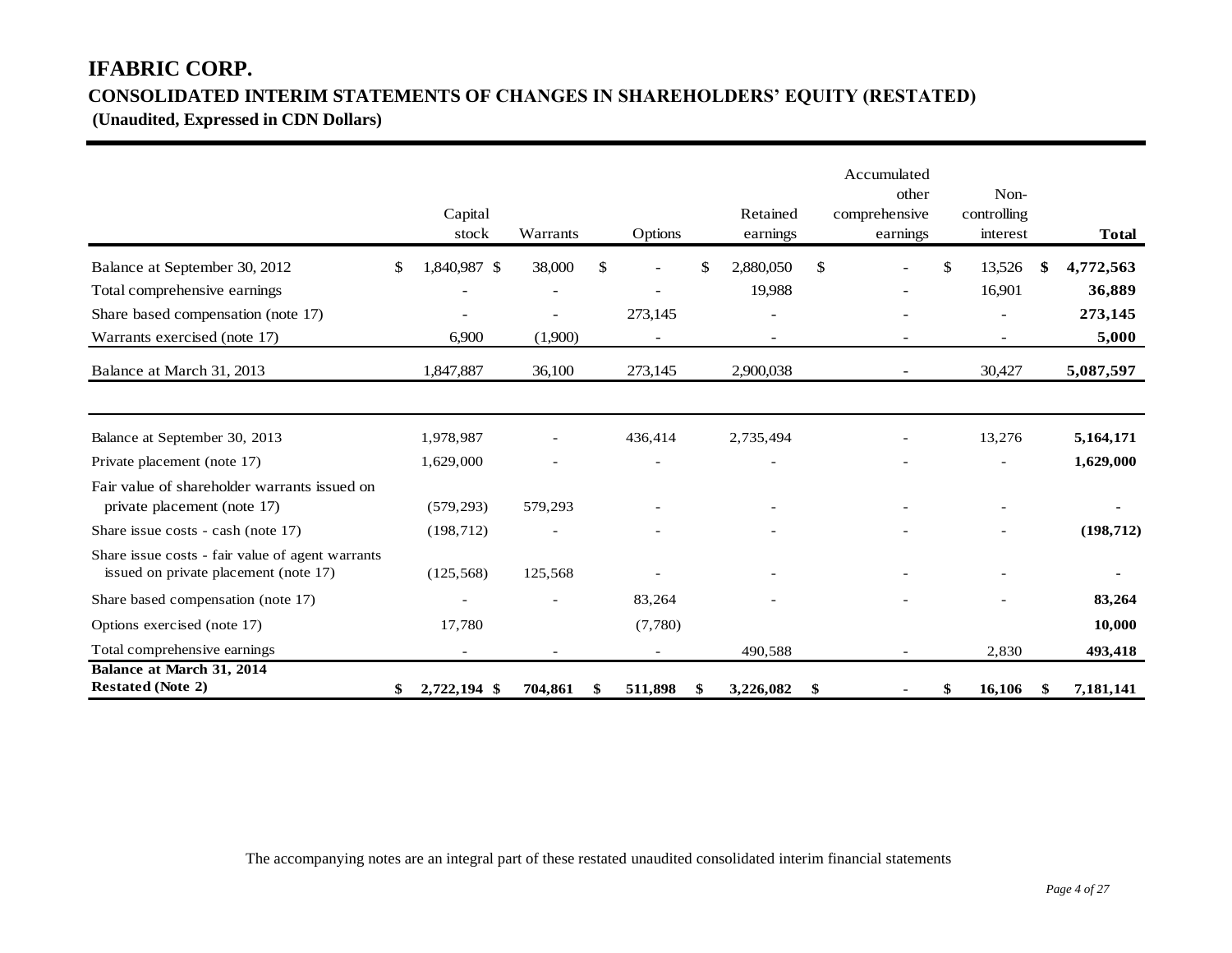# **IFABRIC CORP. CONSOLIDATED INTERIM STATEMENTS OF CASH FLOWS (RESTATED)**

**(Unaudited, Expressed in CDN Dollars)** 

|                                                              | Six months |                                     |            |  |
|--------------------------------------------------------------|------------|-------------------------------------|------------|--|
| Periods ended March 31                                       |            | 2014<br><b>Restated</b><br>(Note 2) | 2013       |  |
| <b>CASH WAS PROVIDED BY (USED IN)</b>                        |            |                                     |            |  |
| <b>OPERATING ACTIVITIES</b>                                  |            |                                     |            |  |
| Total comprehensive earnings                                 | \$         | 493,418 \$                          | 36,889     |  |
| Items not affecting cash                                     |            |                                     |            |  |
| Amortization of property, plant and equipment                |            | 21,860                              | 24,962     |  |
| Amortization of deferred development costs                   |            | 72,200                              |            |  |
| Unrealized gain (loss) on foreign exchange forward contracts |            | 38,262                              | (43, 587)  |  |
| Gain on sale of property, plant and equipment                |            | (2,731)                             |            |  |
| Share based compensation                                     |            | 83,264                              | 273,145    |  |
| Deferred income tax recovery                                 |            | 50,270                              | (69, 287)  |  |
|                                                              |            | 756,543                             | 222,122    |  |
| Change in non-cash operating working capital items           |            |                                     |            |  |
| Accounts receivable                                          |            | (1,164,240)                         | 2,199      |  |
| Inventory                                                    |            | (324, 058)                          | (137, 185) |  |
| Prepaid expenses and deposits                                |            | (75, 676)                           | (50, 761)  |  |
| Investment tax credits recoverable                           |            | 12,826                              | 21,988     |  |
| Accounts payable and accrued liabilities                     |            | (185, 954)                          | (115,019)  |  |
| Income taxes payable                                         |            | 199,360                             | 149,278    |  |
|                                                              |            | (1,537,742)                         | (129,500)  |  |
|                                                              |            | (781, 199)                          | 92,622     |  |
| <b>FINANCING ACTIVITIES</b>                                  |            |                                     |            |  |
| Bank operating line                                          |            | (407, 601)                          | 690,058    |  |
| Due to related parties                                       |            | 11,957                              | (412, 534) |  |
| Repayment of loans                                           |            | (73, 892)                           | (62, 236)  |  |
| Shares and warrants issued                                   |            | 1,639,000                           | 5,000      |  |
| Share issue costs - cash                                     |            | (198, 712)                          |            |  |
|                                                              |            | 970,752                             | 220,288    |  |
| <b>INVESTING ACTIVITIES</b>                                  |            |                                     |            |  |
| Purchase of property, plant and equipment                    |            | (26, 755)                           |            |  |
| Proceeds on disposal of property, plant and equipment        |            | 13,484                              |            |  |
| Deferred development costs                                   |            |                                     | (73, 145)  |  |
|                                                              |            | (13,271)                            | (73, 145)  |  |
| <b>CHANGE IN CASH POSITION</b>                               |            | 176,282                             | 239,765    |  |
| CASH AND CASH EQUIVALENTS, beginning of period (note 5)      |            | 457,131                             | 142,044    |  |
| CASH, end of period (note 5)                                 | \$         | 633,413<br>\$                       | 381,809    |  |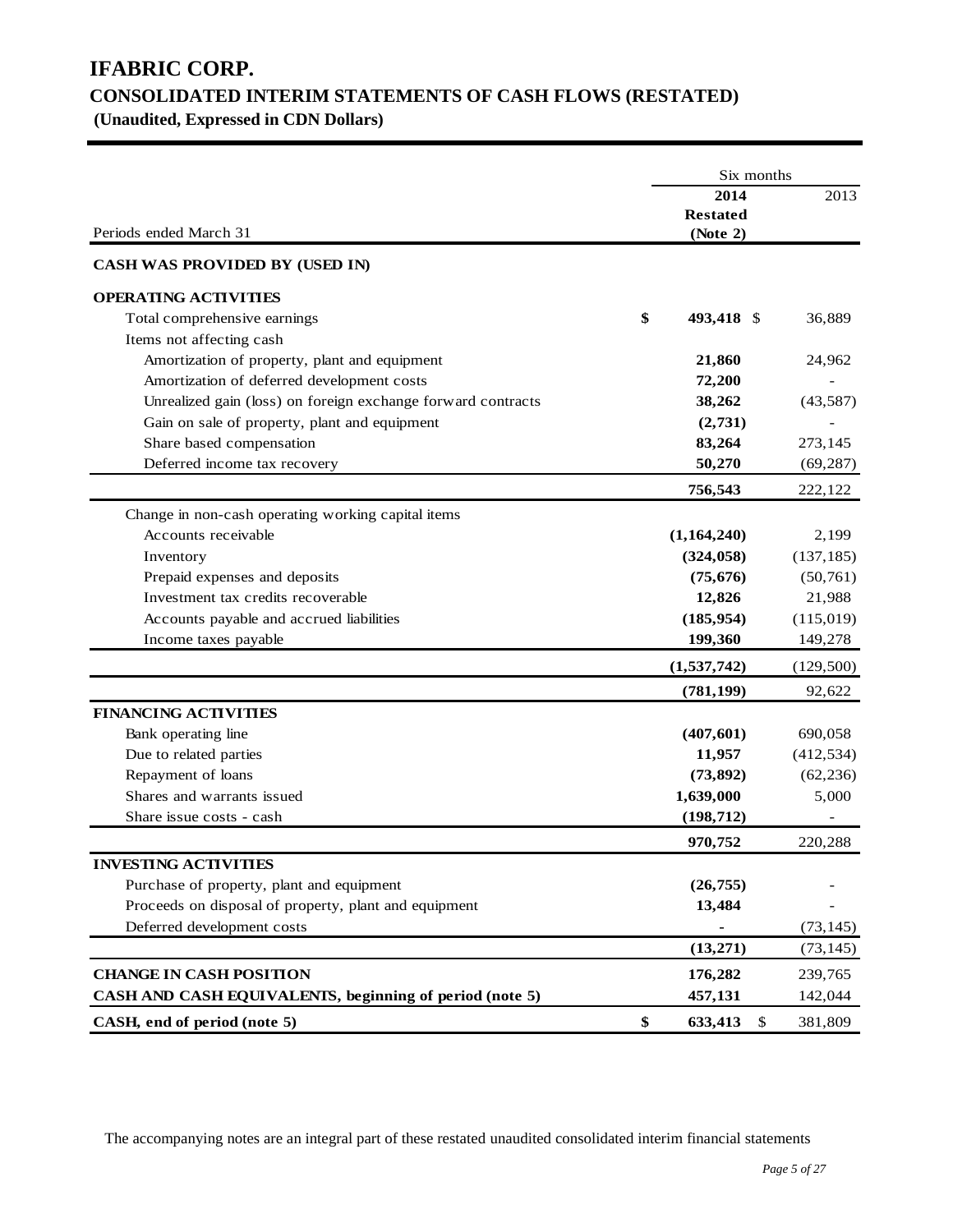### **1. NATURE OF OPERATIONS**

iFabric Corp. ("iFabric or the Company") was incorporated under the Alberta Business Corporations Act on April 9, 2007 as a capital pool company as defined in Policy 2.4 of the TSX Venture Exchange. On June 4, 2012, the Company closed its Qualifying Transaction with Coconut Grove Textiles Inc. (note 2) and its shares began trading on the TSX Venture Exchange ("TSX-V") under the trading symbol "IFA". With effect from this date the Company is no longer considered a capital pool company and is now classified as an industrial Tier 2 issuer on the TSX-V.

The Company's principle activities relate to the business of designing and manufacturing women's intimate apparel and, in particular, a range of specialty bras including the Company's patented backless, strapless underwire bra, as well as a range of complimenting accessories. The Company is also in the business of distributing a range of specialty textiles as well as a number of chemical products that are suitable for application to textiles. The head office is located at 525 Denison Street, Unit 1, Markham Ontario.

### **2. RESTATEMENT OF PREVIOUSLY ISSUED CONSOLIDATED INTERIM FINANCIAL STATEMENTS**

The Company has restated its consolidated interim statement of financial position as of March 31, 2014 and its consolidated interim statements of earnings and comprehensive earnings, changes in shareholders' equity, and cash flows for the six month period ended March 31, 2014.

As a result of the annual audit in respect of the year ended September 30, 2014, management revisited the accounting treatment of an amount of \$704,861 expensed as share based compensation in relation to the fair value of shareholder and agent warrants issued on the Company's private placement, which closed on December 13, 2013.

Upon review of IFRS 2, share-based payment, and IAS 39, financial instruments: recognition and measurement, management has determined that the fair value of shareholder and agent warrants should have been reflected as a reduction in the amount of capital stock as opposed to being charged to earnings, as was originally reflected in the six month period in the consolidated interim financial statements for the three and six months ended March 31, 2014 and originally approved by the Company's Board of Directors on May 15, 2015.

As a result of this adjustment, net earnings and total comprehensive earnings for the six months ended March 31, 2014 have been restated to reflect an amount of \$493,418 (\$0.019 earnings per share - basic, and \$0.018 earnings per share - diluted) as opposed to the previously reported net loss and total comprehensive loss of \$211,443 (\$0.008 loss per share - basic, and \$0.008 loss per share - diluted). In addition, capital stock has been reduced from \$3,427,055 to \$2,722,194 and retained earnings have been increased from \$2,521,221 to \$3,226,082.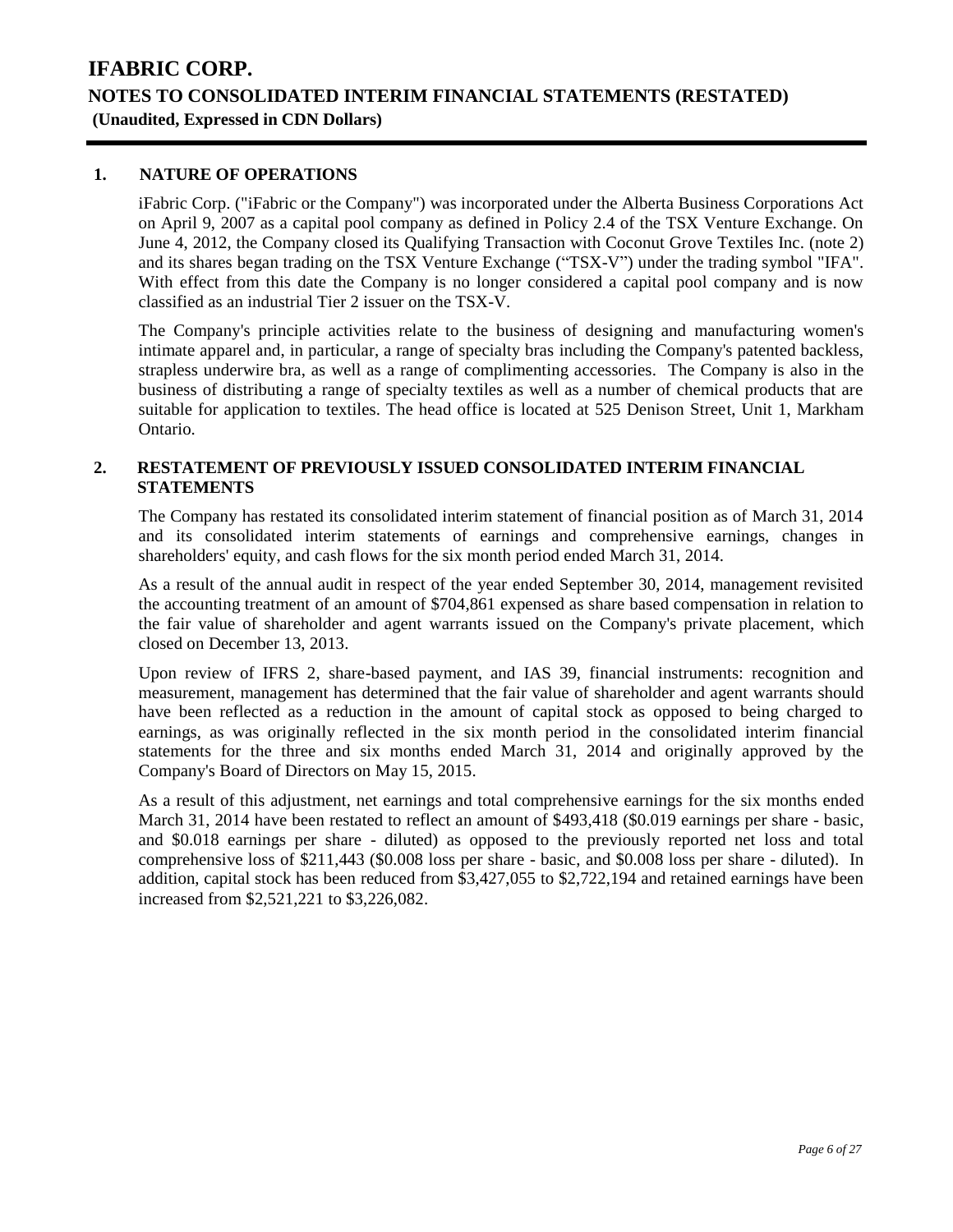### **3. BASIS OF PREPARATION**

#### **(a) Statement of compliance**

The Company applies International Financial Reporting Standards ("IFRS") as issued by the International Accounting Standards Board ("IASB"). These restated unaudited consolidated interim financial statements have been prepared in accordance with International Accounting Standard 34, "Interim Financial Reporting". Accordingly, they do not include all of the information required for full annual financial statements required by IFRS as issued by IASB.

The same accounting policies were followed in the preparation of these restated unaudited consolidated interim financial statements as those used in the preparation of the most recent audited annual consolidated financial statements for the year ended September 30, 2013, other than those set out in note 4(a). These restated unaudited consolidated interim financial statements should be read in conjunction with the audited annual consolidated financial statements for the year ended September 30, 2013, prepared in accordance with IFRS.

### **(b) Basis of consolidation**

These restated unaudited consolidated interim financial statements include the accounts of iFabric Corp., and its wholly-owned subsidiary, Coconut Grove Textiles Inc., which includes the consolidated accounts of its wholly-owned subsidiaries Coconut Grove Pads Inc., Intelligent Fabric Technologies (North America) Inc. and CG Intimates Inc. They also include the accounts of 2074160 Ontario Inc., which is a 60% owned subsidiary of Coconut Grove Textiles Inc. All intercorporate balances and transactions have been eliminated.

#### **(c) Seasonal fluctuations**

The interim period results of operations do not necessarily reflect results for the full fiscal year because of seasonal fluctuations that characterize the apparel and textiles industries.

#### **(d) Basis of measurement**

These restated unaudited consolidated interim financial statements were prepared on a historical cost basis except for certain items which may be accounted for at fair value, as further discussed in the significant accounting policies of the most recent audited annual financial statements for the year ended September 30, 2013.

### **(e) Functional and presentation currency**

These restated unaudited consolidated interim financial statements are presented in Canadian dollars which is the Company's functional currency.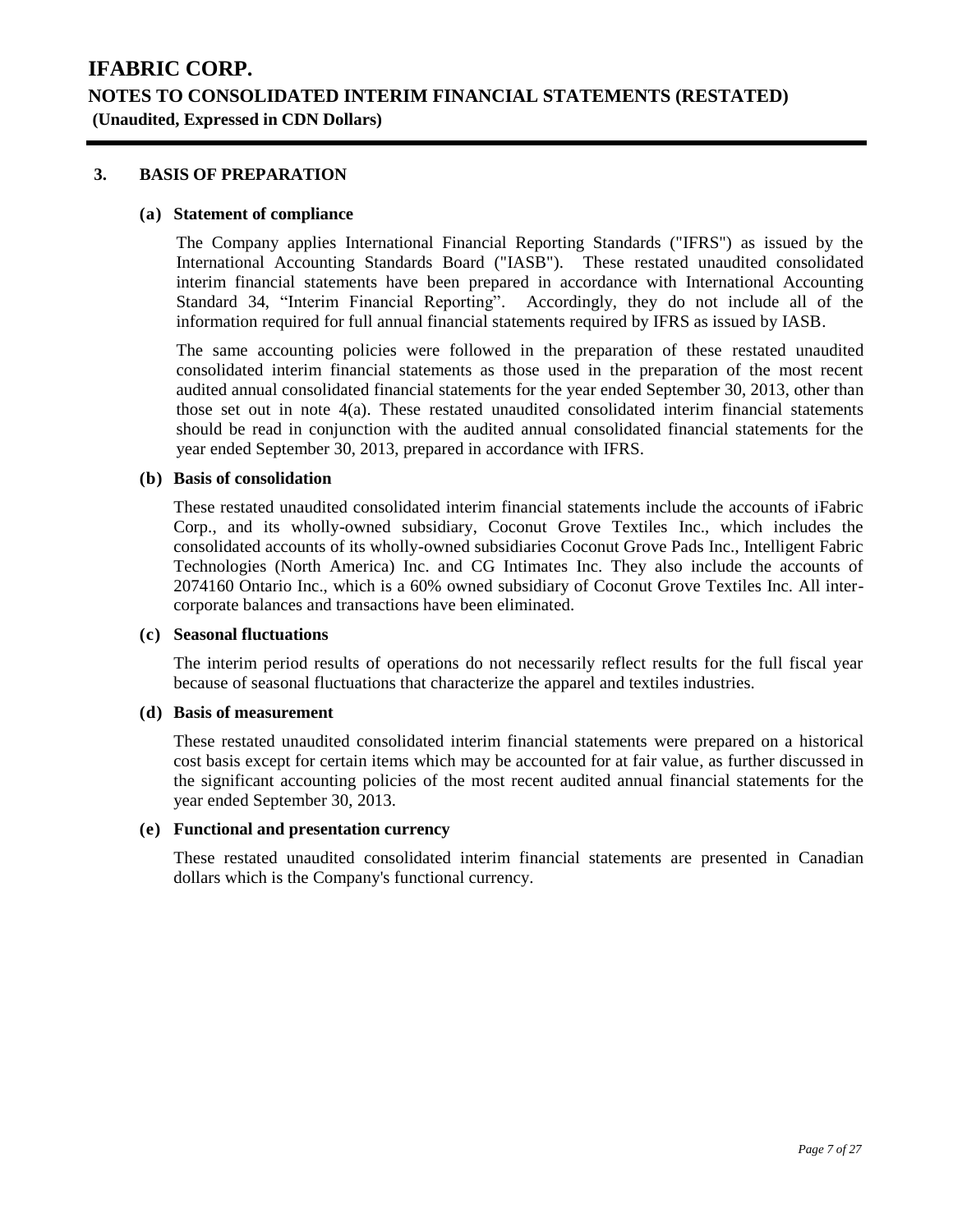### **4. ACCOUNTING POLICY DEVELOPMENTS**

#### **(a) Initial application of standards, interpretations and amendments to standards and interpretations in the reporting period**

Certain pronouncements were issued by the IASB or the International Financial Reporting Interpretations Committee ("IFRIC") that are mandatory for annual periods beginning on or after January 1, 2013. As of October 1, 2013, the Company has adopted the following standards, and, unless otherwise indicated, these have no effect the Company's financial statements:

- i) IFRS 10, 'Consolidated Financial Statements' was issued in May 2011 and supersedes the consolidation requirements in SIC-12 'Consolidation - Special Purpose Entities' and IAS 27 'Consolidated and Separate Financial Statements'. IFRS l0 builds on existing principles by identifying the concept of control as the determining factor in whether an entity should be included within the consolidated financial statements of the parent company. The standard also provides additional guidance to assist in the determination of control where this is difficult to assess.
- ii) IFRS 11, 'Joint Arrangements' was issued in May 2011 and supersedes existing IAS 31, 'Joint Ventures'. IFRS 11 provides for the accounting of joint arrangements by focusing on the rights and obligations of the arrangement, rather than its legal form. The standard also eliminates the option to account for jointly controlled entities using the proportionate consolidation method.
- iii) IFRS 12, 'Disclosure of Interests in Other Entities' was issued in May 2011 and is a new and comprehensive standard on disclosure requirements for all forms of interests in other entities, including subsidiaries, joint arrangements, associates and unconsolidated structured entities.
- iv) IFRS 13, 'Fair Value Measurement' was issued in May 2011 and sets out in a single IFRS a framework for measuring fair value. IFRS 13 defines fair value as the price that would be received to sell an asset or paid to transfer a liability in an orderly transaction between market participants at the measurement date. This definition of fair value emphasizes that fair value is a market-based measurement, not an entity-specific measurement. In addition, IFRS 13 also requires specific disclosures about fair value measurement.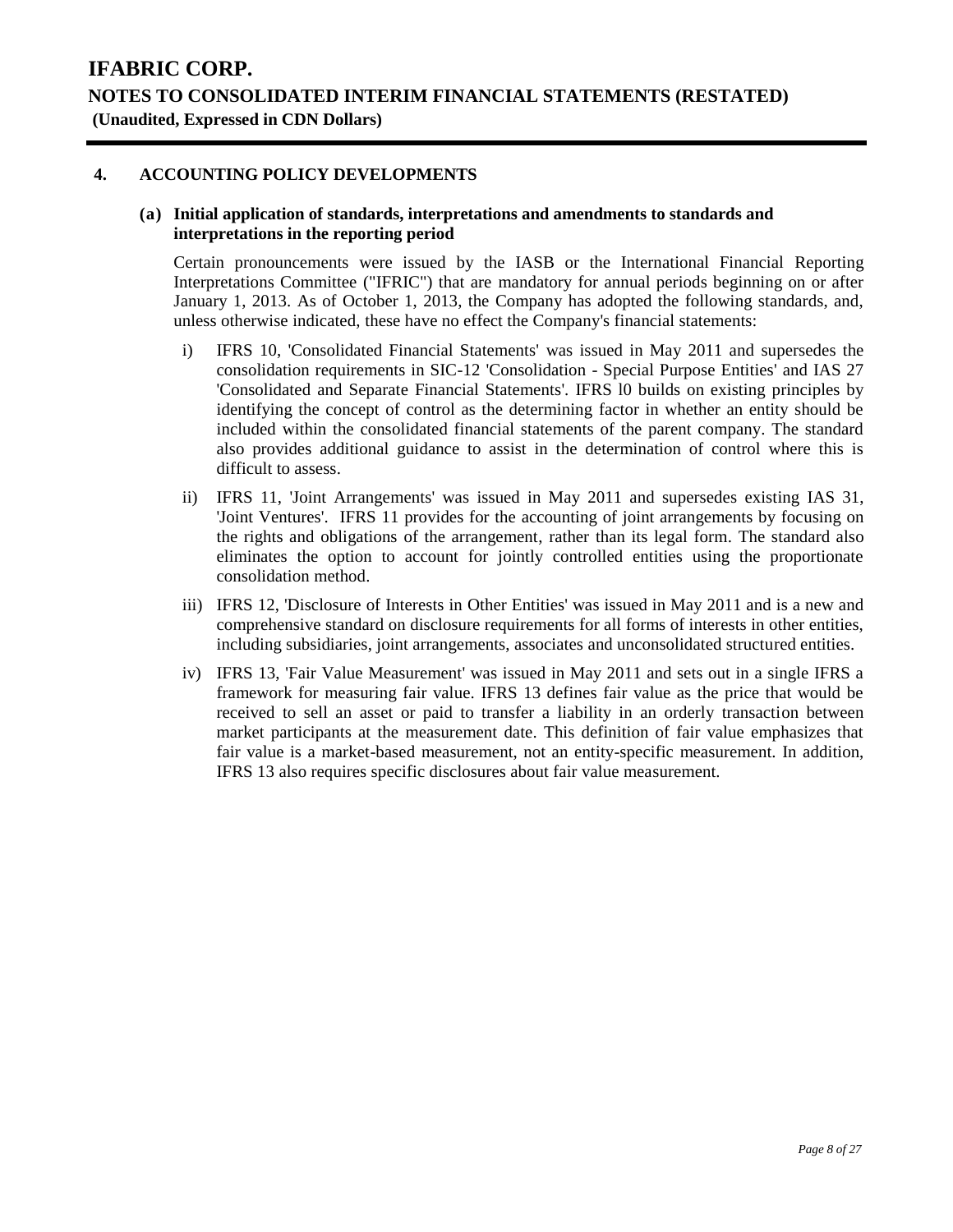### **4. ACCOUNTING POLICY DEVELOPMENTS, continued**

#### **(b) Future changes in accounting policies**

Certain new standards, interpretations, amendments and improvements to existing standards were issued by the IASB or International Financial Reporting Interpretations Committee ("IFRIC") that are mandatory for accounting periods beginning on January 1, 2014 or later periods. The standards impacted that are applicable to the Company are as follows:

- i) IFRS 9, 'Financial Instruments' was issued in November 2009 as the first step in its project to replace IAS 39 'Financial Instruments: Recognition and Measurement'. IFRS 9 introduces new requirements for classifying and measuring financial assets that must be applied starting January 1, 2015, with early adoption permitted. The IASB intends to expand IFRS 9 during the intervening period to add new requirements for classifying and measuring financial liabilities, de-recognition of financial instruments, impairment and hedge accounting.
- ii) IAS 32, 'Financial Instruments: Presentation' was amended in December, 2011, clarifying the application of the offsetting requirements of financial assets and financial liabilities. The amendments in IAS 32 are effective for annual periods beginning on or after January 1, 2014, with earlier application permitted.

The impact of the above standards have been assessed by the Company and are not expected to have a material impact on the Company's future financial statements.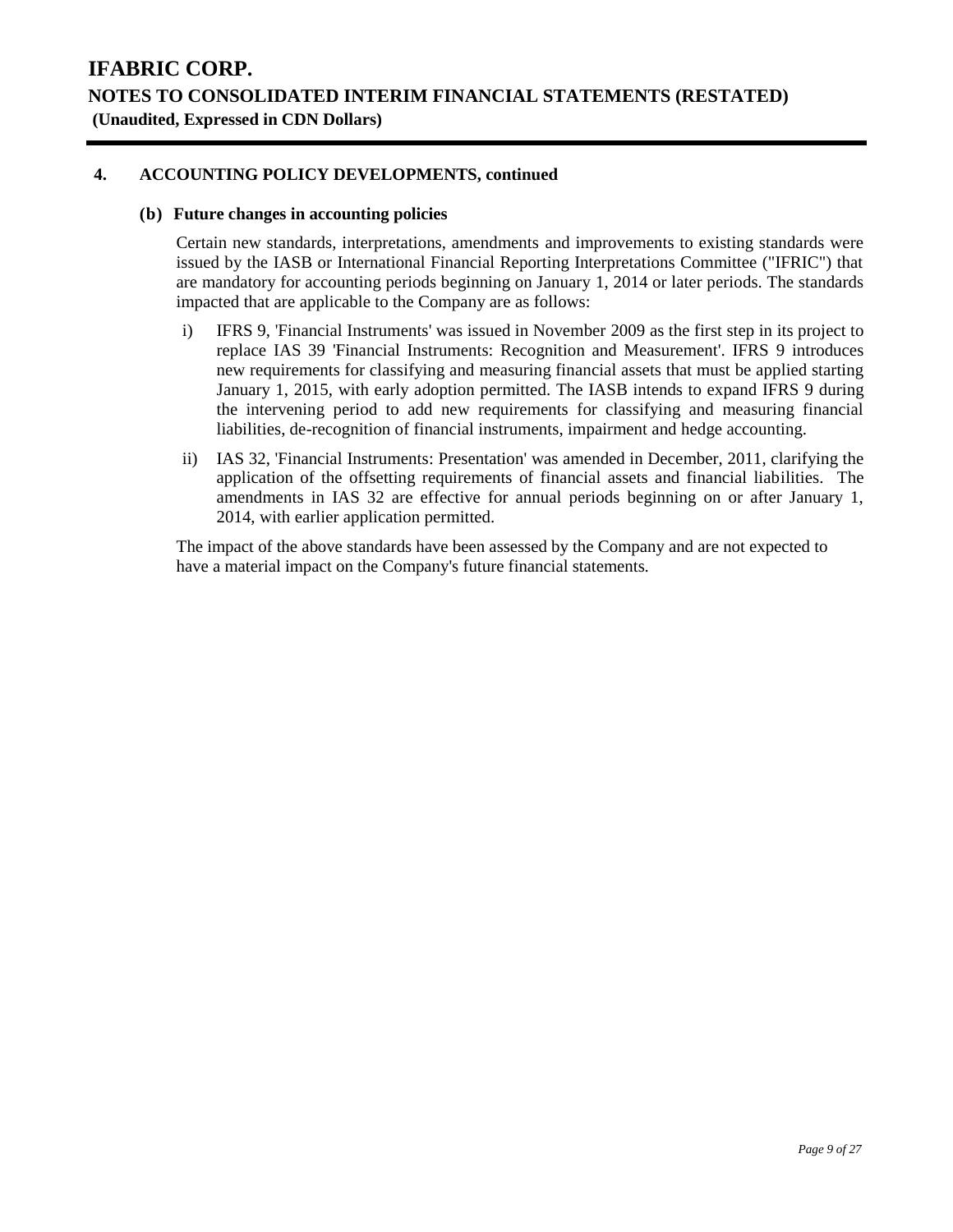### **5. CASH AND BANK INDEBTEDNESS**

As at March 31, 2014 and September 30, 2013, cash consisted of bank balances held at various major financial institutions.

As at March 31, 2014, there were no cash equivalents (September 30, 2013 - nil).

One of the Company's subsidiaries has a demand operating loan with a tier one Canadian bank available to a maximum of \$2,000,000, against which no amount was outstanding as at March 31, 2014 (September 30, 2013 - \$407,601). The loan facility bears interest at the bank's prime lending rate plus 1.75%. The purpose of the credit facility is to provide for ongoing operating requirements including the financing of accounts receivable and inventory. The facility is secured by General Security Agreements covering all the assets of two subsidiary companies, accounts receivable insurance, an assignment of fire insurance, and a guarantee in the amount of \$1,000,000 from a third subsidiary of the Company. In addition, the company has credit card facilities amounting to \$50,000 Canadian dollars and \$25,000 US dollars, which are subject to the same security arrangements.

#### **6. ACCOUNTS RECEIVABLE**

|                                 | March 31,<br>2014 |               | September 30,<br>2013 |
|---------------------------------|-------------------|---------------|-----------------------|
| Trade receivables               | \$<br>2,352,904   | $\mathbb{S}$  | 1,192,422             |
| Allowance for doubtful accounts | (10,730)          |               | (10,730)              |
| Accrued discounts               | (106,000)         |               | (106,000)             |
| Other                           | 15,423            |               | 11,665                |
|                                 | \$<br>2,251,597   | <sup>\$</sup> | 1,087,357             |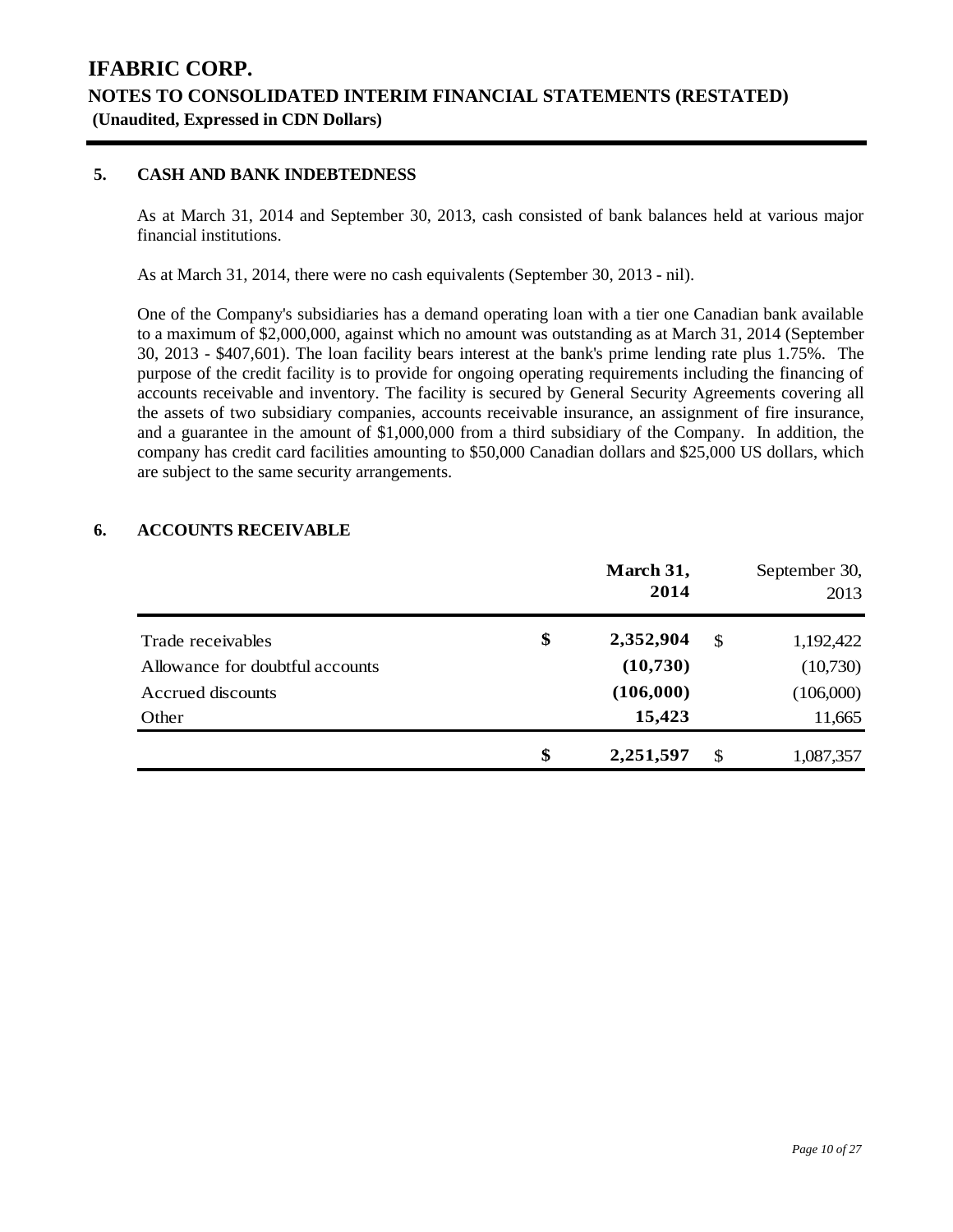### **7. INVENTORY**

During the six month period ended March 31, 2014, the amount of inventory charged to earnings was \$2,628,448 (2013 - \$1,333,515) and the amount of inventory write-downs were nil (2013 - \$28,677). There were no reversals of prior periods write-downs of inventory.

|                | March 31,<br>2014 |   | September 30,<br>2013 |
|----------------|-------------------|---|-----------------------|
| Raw materials  | 479,665           | S | 309,212               |
| Finished goods | 3,363,983         |   | 3,210,378             |
|                | 3,843,648         |   | 3,519,590             |

### **8. PREPAID EXPENSES AND DEPOSITS**

|                                    | March 31,<br>2014    |    | September 30,<br>2013 |
|------------------------------------|----------------------|----|-----------------------|
| Prepayments for chemical purchases | \$<br>$\blacksquare$ | \$ | 300,253               |
| Impairment provision (i)           | $\blacksquare$       |    | (300, 253)            |
| Deposits paid to suppliers         | 174,452              |    | 164,941               |
| Other deposits                     | 76,665               |    | 10,500                |
|                                    | \$<br>251,117        | S  | 175,441               |

(i) On December 10, 2013, the Company issued a press release advising that the Company's whollyowned subsidiary, Intelligent Fabric Technologies (North America) Inc. ("IFTNA"), would be terminating its joint venture agreement with Intelligent Fabric Technologies PLC ("IFTPLC"), for reason of material breaches of the agreement. An official notice of termination was forwarded to IFTPLC by the Company's legal counsel on December 27, 2013. In consequence of the termination, no further payments were made by IFTNA to IFTPLC for advance payment for chemicals as was required under the agreement and an impairment provision of \$300,253 was made in the financial statements in respect of the outstanding chemical prepayment balance as at September 30, 2013. This amount has been written off in the current six month period ended March 31, 2014, as no recovery is anticipated.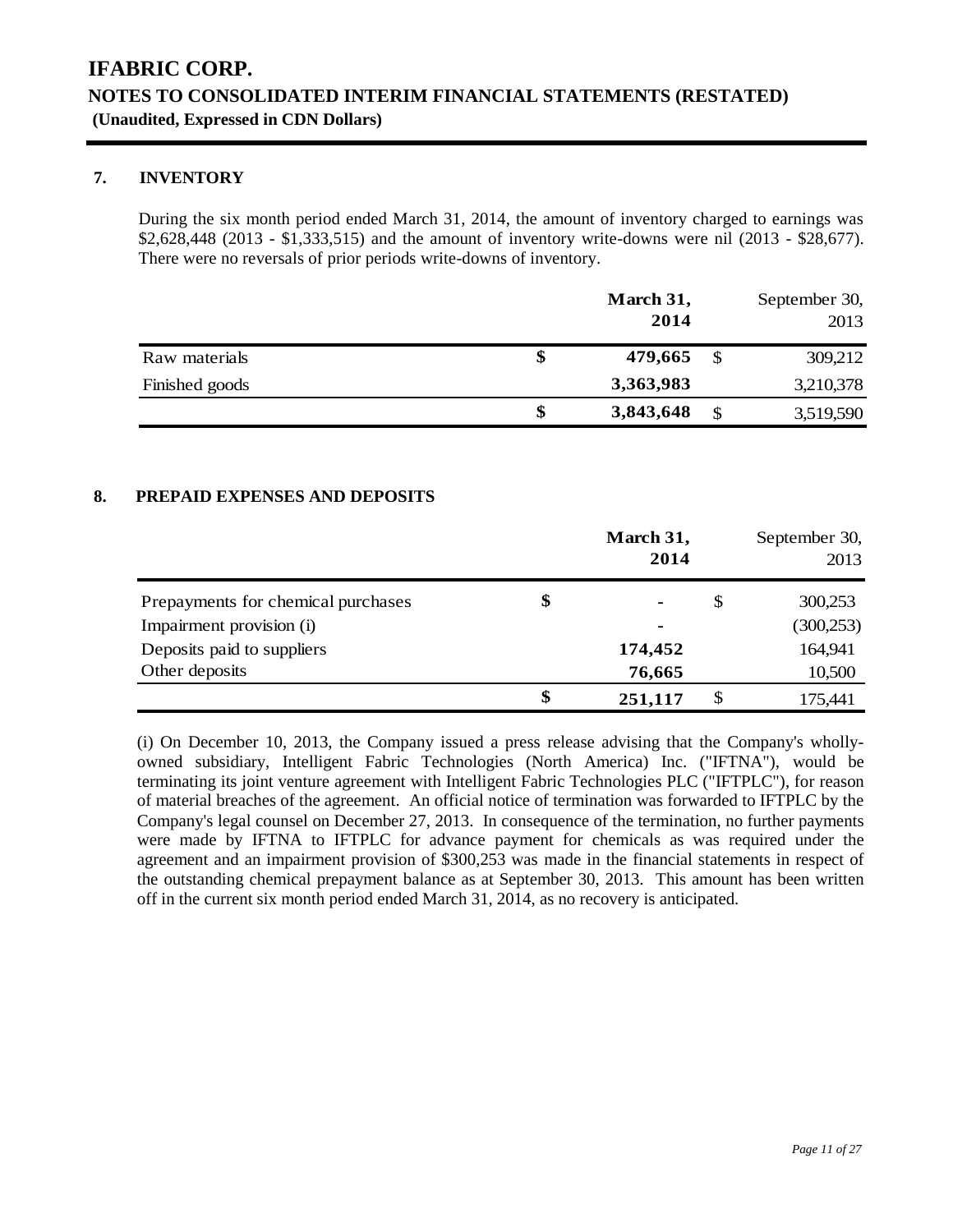### **9. FOREIGN EXCHANGE FORWARD CONTRACTS**

The Company enters into foreign exchange forward contracts to manage the risks associated with exchange rate fluctuations. The balance is comprised of the following:

|                                                                                         | March 31,<br>2014 |     | September 30,<br>2013 |
|-----------------------------------------------------------------------------------------|-------------------|-----|-----------------------|
| Margin balance $-$ cash deposit<br>Mark to market variance – unrealized loss on foreign | 100,000           | \$. | 100,000               |
| exchange                                                                                | (83,392)          |     | (45, 130)             |
|                                                                                         | \$<br>16,608      |     | 54,870                |

As at March 31, 2014, the Company had contracted to sell GBP £360,000 and sell USD \$850,000. As well, the Company had contracted to buy USD \$700,000.

For the six months ended March 31, 2014, there is an unrealized loss on foreign exchange of \$38,262 (2013 - \$43,587 gain) included in the statement of earnings and comprehensive earnings.

#### **10. INVESTMENT TAX CREDITS RECOVERABLE**

The Company makes claims for scientific research and experimental development expenditures incurred. Investment tax credits in the amount of nil as of March 31, 2014 (September 30, 2013 - \$12,826) have been recorded as recoverable and as a reduction of deferred development costs (note 12).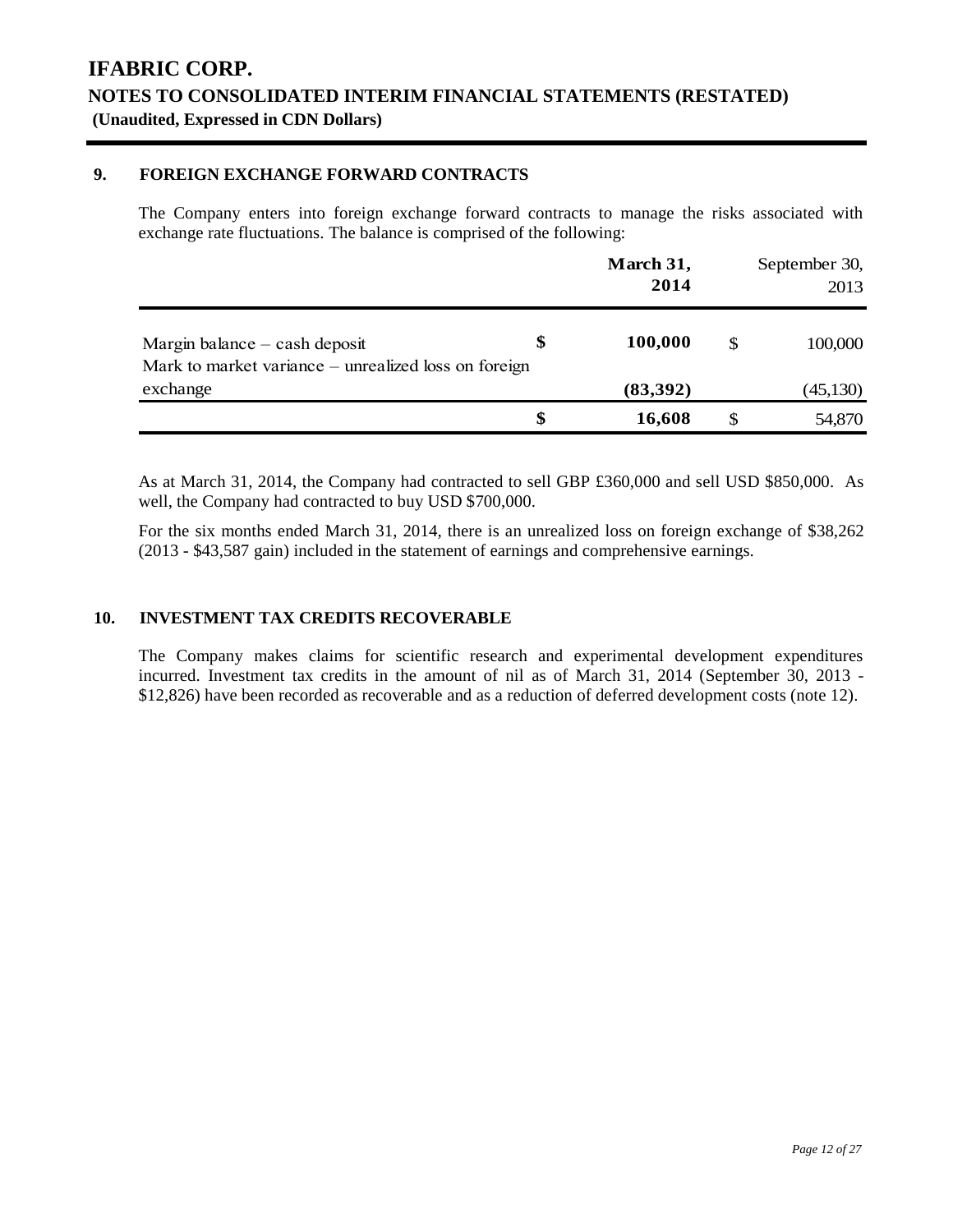### **NOTES TO CONSOLIDATED INTERIM FINANCIAL STATEMENTS (RESTATED) (Unaudited, Expressed in CDN Dollars)**

### **11. PROPERTY, PLANT AND EQUIPMENT**

|                                  |                             |                                    | March 31,<br>2014          |               | September 30,<br>2013 |
|----------------------------------|-----------------------------|------------------------------------|----------------------------|---------------|-----------------------|
|                                  | Cost                        | <b>Accumulated</b><br>amortization | <b>Net</b>                 |               | <b>Net</b>            |
| Land<br><b>Buildings</b>         | 1,800,000<br>SS.<br>900,813 | \$<br>204,751                      | \$<br>1,800,000<br>696,062 | \$            | 1,800,000<br>689,306  |
| <b>Automobiles</b>               |                             | $\overline{\phantom{0}}$           | -                          |               | 10,752                |
| Computer and<br>office equipment | 166,340                     | 138,387                            | 27,953                     |               | 27,437                |
| Factory machinery                | 561,512                     | 540,098                            | 21,414                     |               | 23,793                |
|                                  | 3,428,665<br>S.             | \$<br>883,236                      | \$<br>2,545,429            | $\mathcal{S}$ | 2,551,288             |

### **12. DEFERRED DEVELOPMENT COSTS**

|                   |         |               | March 31,     |    | September 30, |
|-------------------|---------|---------------|---------------|----|---------------|
|                   |         |               | 2014          |    | 2013          |
|                   |         | Accumulated   |               |    |               |
|                   | Cost    | amortization  | <b>Net</b>    |    | Net.          |
| Product           |         |               |               |    |               |
| development costs | 941,427 | \$<br>109,591 | \$<br>831,836 | -S | 904,036       |

During the six months ended March 31, 2014, expenditures of nil (2013 - \$73,145) met the criteria for deferral and were capitalized, against which no (2013 - nil) investment tax credits (note 10) have been applied to reduce these expenditures. One of the products, previously under development, became commercially available for sale in the fourth quarter of fiscal 2013, and the deferred costs relating to this product are now being amortized in accordance with the Company's accounting policies.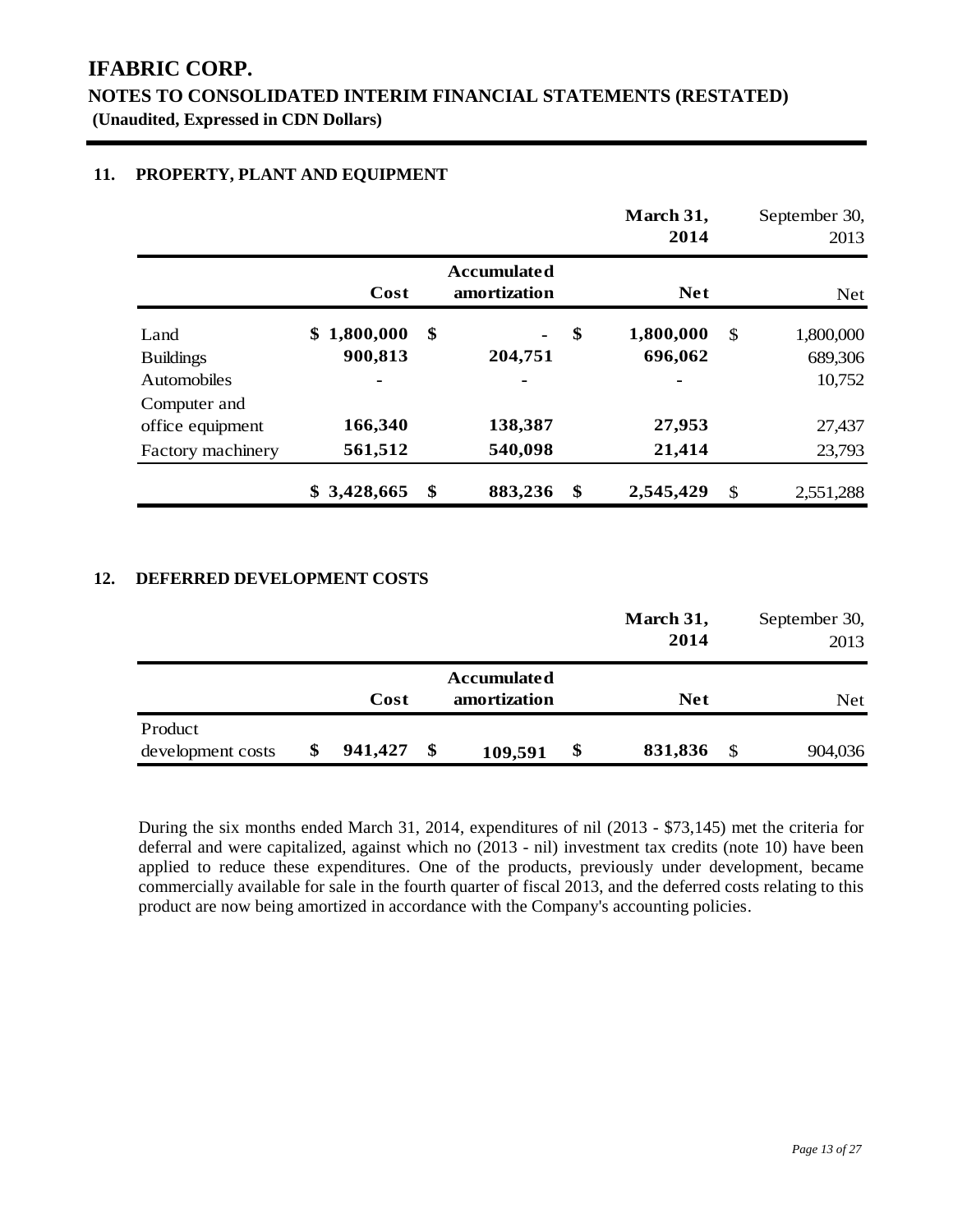### **13. DEFERRED INCOME TAXES**

Temporary differences between accounting and taxable income which result in deferred income taxes are as follows:

|                                             | March 31,<br>2014 |     | September 30,<br>2013 |
|---------------------------------------------|-------------------|-----|-----------------------|
| Unutilized loss carry forward               | \$<br>491,650     | -\$ | 571,122               |
| Capital cost allowance claimed in excess of |                   |     |                       |
| amortization                                | (6,398)           |     | (6,400)               |
| Unrealized foreign exchange losses          | 22,000            |     | 12,000                |
| Deferred development costs                  | (220, 400)        |     | (239,600)             |
|                                             | \$<br>286,852     | -S  | 337,122               |

The Company and its subsidiaries has non-capital losses that may be carried forward and applied to reduce taxable income of future years. These losses expire as follows:

| 2028 | \$<br>120,000   |
|------|-----------------|
| 2029 | 125,000         |
| 2030 | 274,000         |
| 2031 | 496,000         |
| 2032 | 114,000         |
| 2033 | 781,000         |
|      | \$<br>1,910,000 |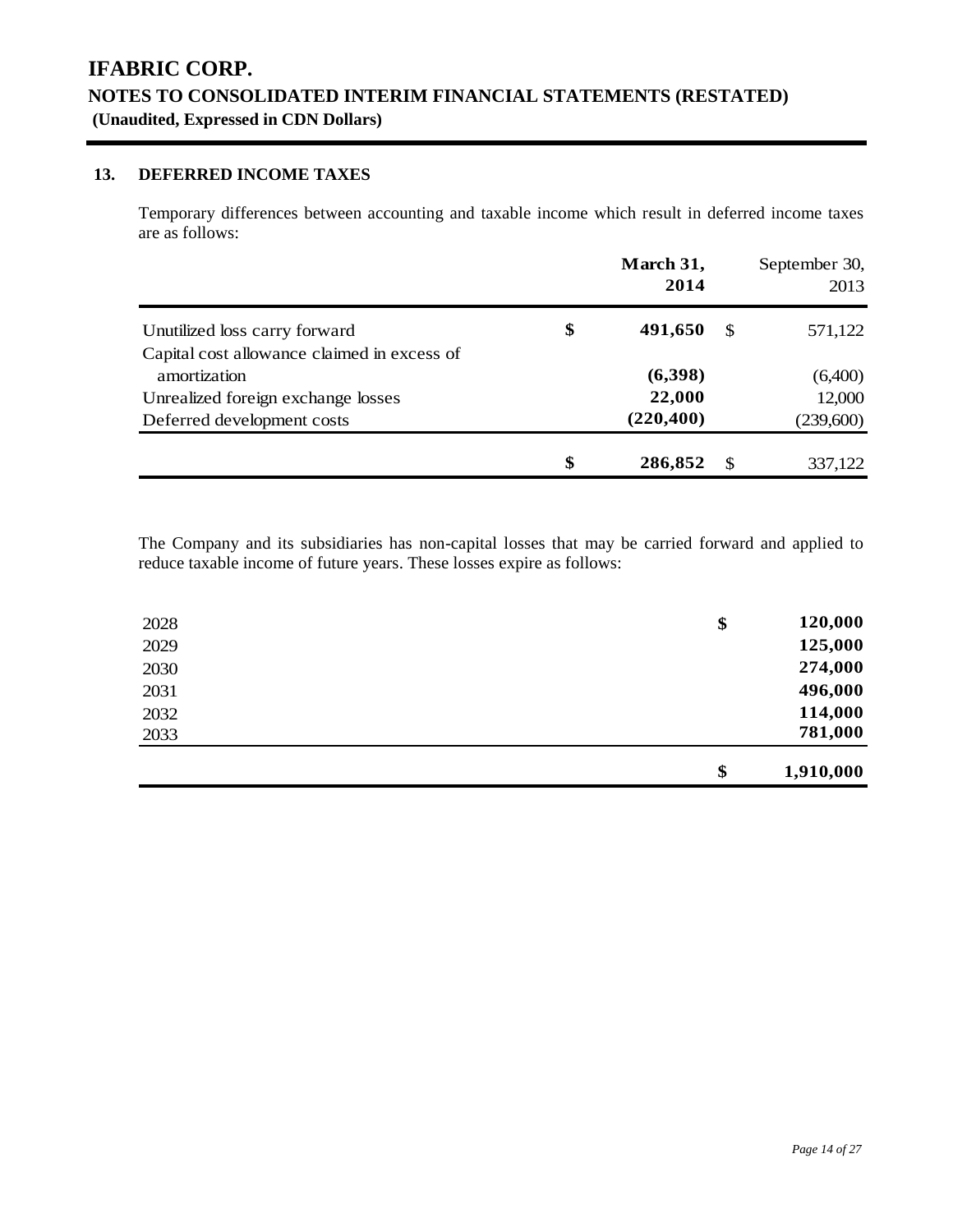### **14. ACCOUNTS PAYABLE AND ACCRUED LIABILITIES**

|                               | March 31,<br>2014 |     | September 30,<br>2013 |
|-------------------------------|-------------------|-----|-----------------------|
| Trade payables                | \$<br>802,906     | -S  | 824,960               |
| Government remittances        | 66,541            |     | 98,542                |
| Accrued liabilities (note 21) | 63,400            |     | 195,299               |
| Tenants deposits              | 8,847             |     | 8,847                 |
|                               | \$<br>941,694     | -\$ | 1,127,648             |

### **15. DUE TO RELATED PARTIES**

The amounts due to related parties are unsecured, non-interest bearing and due on demand. The creditors have waived their right to call for payment over the next year, and accordingly, the loans have been classified as long-term.

|                                               | March 31,<br>2014 |    | September 30,<br>2013 |
|-----------------------------------------------|-------------------|----|-----------------------|
| Due to shareholder                            | \$<br>499,785     | \$ | 504,778               |
| Due to minority shareholder of subsidiary co. | 496,913           |    | 479,963               |
|                                               | \$<br>996,698     | S  | 984,741               |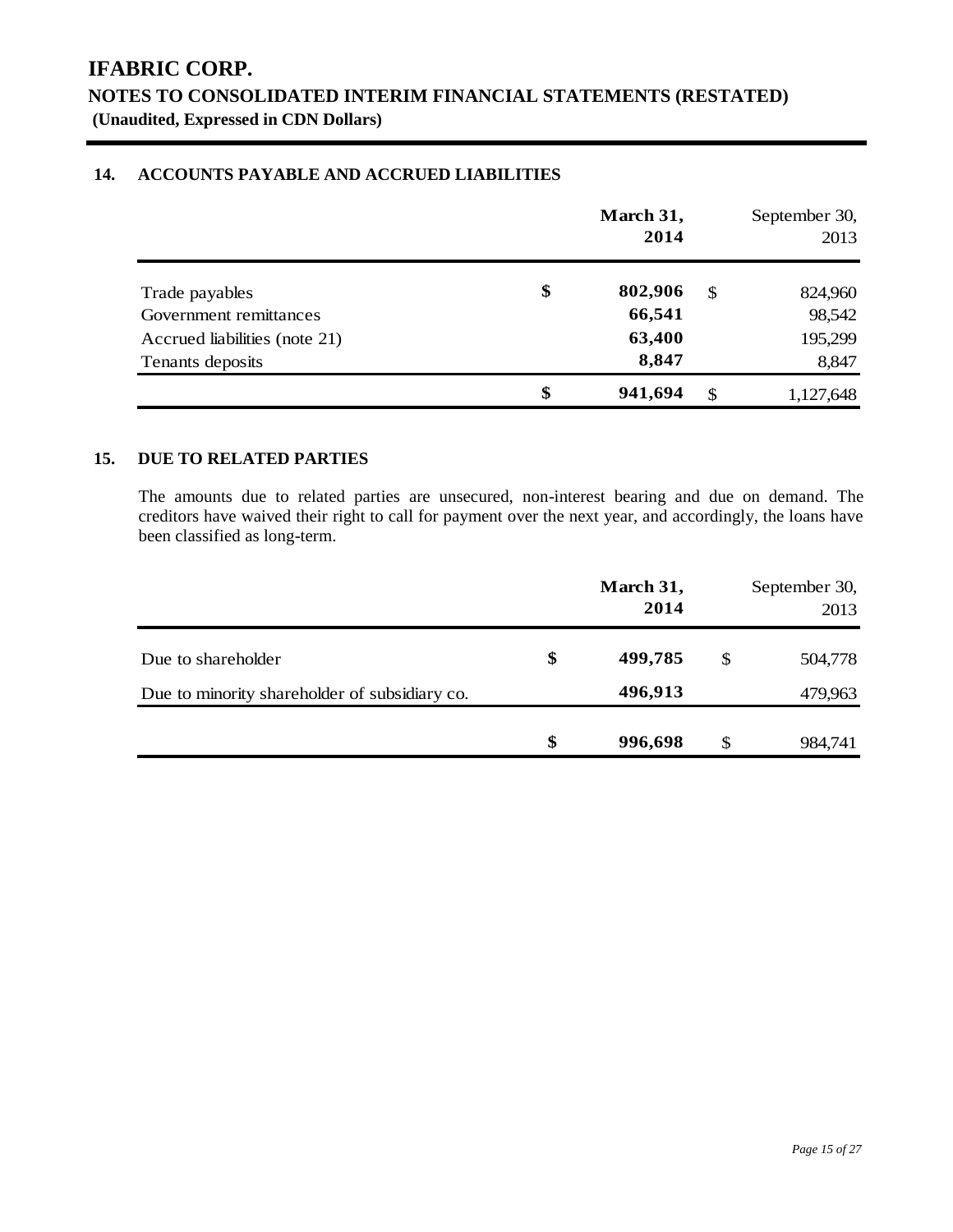### **16. LOANS PAYABLE**

|                                                                                                       | March 31,<br>2014 | September 30,<br>2013 |
|-------------------------------------------------------------------------------------------------------|-------------------|-----------------------|
|                                                                                                       |                   |                       |
| Bank loan, payable in monthly principal payments of                                                   |                   |                       |
| \$10,000 plus interest, bearing interest at the bank's                                                |                   |                       |
| prime rate plus 1.25%, due May 31, 2023 and                                                           |                   |                       |
| secured by a first readvanceable mortgage on the<br>land and building described in note 11, a general |                   |                       |
| security agreement over all assets of Coconut Grove                                                   |                   |                       |
| Pads Inc. subject to priority on inventory and                                                        |                   |                       |
| accounts receivable to the lender described in note 5,                                                |                   |                       |
| and a general assignment of rents.                                                                    | \$<br>1,160,000   | \$<br>1,220,000       |
| Vehicle loan, matured November, 2013                                                                  |                   | 13,893                |
|                                                                                                       | 1,160,000         | 1,233,893             |
| Less current portion                                                                                  | 120,000           | 133,893               |
| Due beyond one year                                                                                   | \$<br>1,040,000   | \$<br>1,100,000       |
| Estimated principal re-payments are as follows:                                                       |                   |                       |
| 2014                                                                                                  | \$<br>60,000      |                       |
| 2015                                                                                                  | 120,000           |                       |
| 2016                                                                                                  | 120,000           |                       |
| 2017                                                                                                  | 120,000           |                       |
| 2018                                                                                                  | 120,000           |                       |
| Subsequent years                                                                                      | 620,000           |                       |
|                                                                                                       | \$<br>1,160,000   |                       |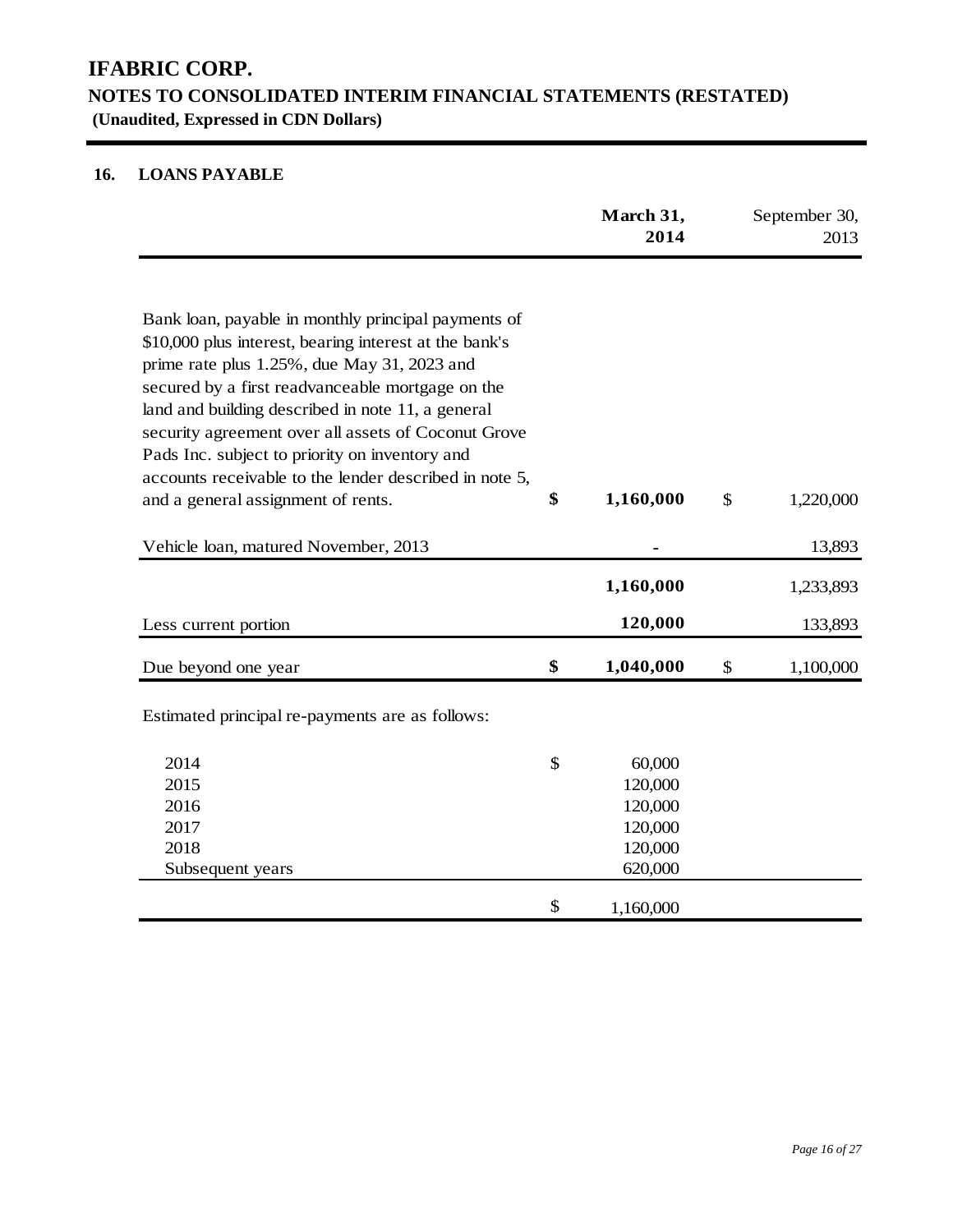### **17. CAPITAL STOCK**

### **(a) Authorized, Issued and Outstanding**

Authorized: Unlimited number of common shares

|                                                                                               | Number     |               | Amount    |
|-----------------------------------------------------------------------------------------------|------------|---------------|-----------|
| Balance, September 30, 2012                                                                   | 25,237,500 | <sup>\$</sup> | 1,840,987 |
| Warrants exercised at \$0.50 per share                                                        | 10,000     |               | 5,000     |
| Ascribed value credited to share capital on exercise of warrants                              |            |               | 1,900     |
| Balance, March 31, 2013                                                                       | 25,247,500 | \$            | 1,847,887 |
|                                                                                               | Number     |               | Amount    |
| Balance, September 30, 2013                                                                   | 25,437,500 | -SS           | 1,978,987 |
| Private placement (i)                                                                         | 407,250    |               | 1,629,000 |
| Fair value of shareholder warrants issued on private placement (i)                            |            |               | (579,293) |
| Share issuance costs - cash (i)<br>Share issue costs - fair value of agent warrants issued on |            |               | (198,712) |
| private placement (i)                                                                         |            |               | (125,568) |
| Options exercised at \$0.40 per share                                                         | 25,000     |               | 10,000    |
| Ascribed value credited to share capital on exercise of options                               |            |               | 7,780     |
| Balance, March 31, 2014 - restated                                                            | 25,869,750 | <sup>\$</sup> | 2,722,194 |

(i) On December 13, 2013, the Company closed an offering of equity comprising 407,250 units at a price per unit of \$4.00 for gross proceeds of \$1,629,000. Each unit consists of one common share and one half of one common share shareholder warrant. Each whole shareholder warrant entitles the holder to acquire one common share of iFabric, at an exercise price of \$5.25, and is exercisable for a period of 3 years from December 13, 2013.

As compensation for the issue, the agent, received a cash fee of 7% of the gross proceeds, totaling \$114,030, as well as 28,508 agent warrants. Each agent warrant entitles the agent to acquire one unit at an exercise price per unit of \$4.00. Each unit consists of one common share, and one half of one common share secondary agent warrant. Each whole secondary agent warrant entitles the holder to acquire one common share of iFabric, at an exercise price of \$5.25, and is exercisable for a period of 3 years from December 13, 2013. The Company incurred \$198,712 in legal costs and disbursements in connection with the issue

The fair value of the shareholder warrants has been estimated by management at \$579,293 and the fair value of the agent warrants has been estimated by management at \$125,568 as of the date of the grant using the black-scholes pricing model with the following assumptions:

| Dividend yield          | $0.00\%$      |
|-------------------------|---------------|
| Expected volatility     | 133%          |
| Risk-free interest rate | 1.19%         |
| Expected maturity       | 3 years       |
|                         | Page 17 of 27 |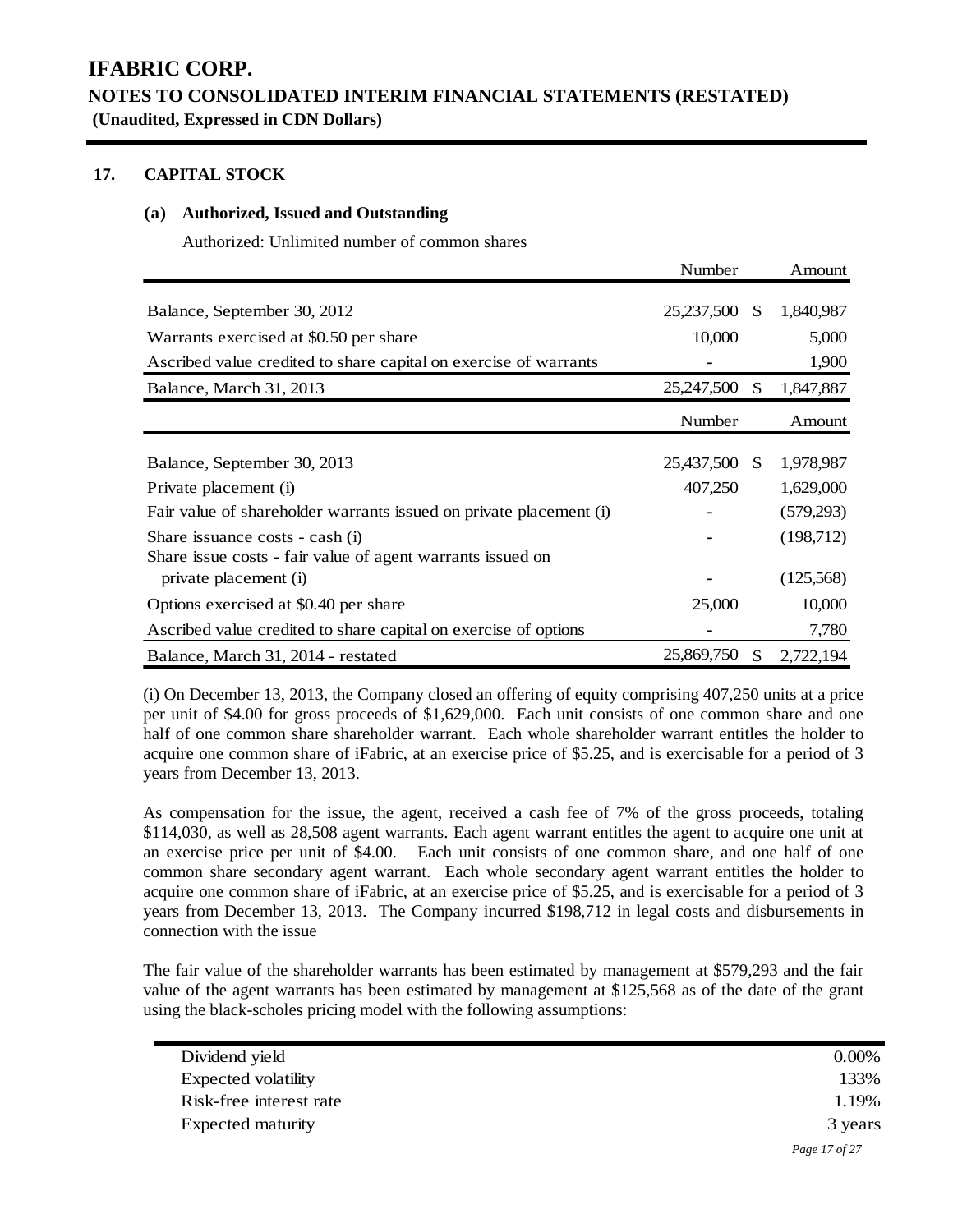### **17. CAPITAL STOCK, continued**

### **(b) Stock option plan**

The Company has reserved 10% of the issued and outstanding common shares for issuance under its stock option plan. The status of the Company's stock option plan is summarized as follows:

|                             |               |   | Weighted       |
|-----------------------------|---------------|---|----------------|
|                             | Number of     |   | average        |
|                             | stock options |   | exercise price |
| Balance, September 30, 2012 | ۰             | S |                |
| Granted, during the period  | 1,450,000     |   | 0.40           |
| Balance, March 31, 2013     | 1,450,000     |   | 0.40           |

|                              |               | Weighted       |
|------------------------------|---------------|----------------|
|                              | Number of     | average        |
|                              | stock options | exercise price |
| Balance, September 30, 2013  | 1,525,000     | 0.52           |
| Exercised, during the period | (25,000)      | 0.40           |
| Balance, March 31, 2014      | 1,500,000     | 0.53           |

As of March 31, 2014, the following options were issued and outstanding:

|                    |               | <b>Options Outsanding</b> |                |               | <b>Options Exercisable</b> |
|--------------------|---------------|---------------------------|----------------|---------------|----------------------------|
|                    |               | Weighted                  |                |               |                            |
|                    |               | average                   |                |               |                            |
|                    |               | remaining                 | Weighted       |               | Weighted                   |
|                    | Number of     | contractual               | average        | Number of     | average                    |
| Expiry date        | stock options | life (years)              | exercise price | stock options | exercise price             |
| January 16, 2023   | 1,425,000     | 8.80                      | \$<br>0.40     | 1,125,000     | \$<br>0.40                 |
| September 17, 2018 | 75,000        | 4.46                      | 2.90           | 25,000        | 2.90                       |
|                    | 1,500,000     | 8.58                      | \$<br>0.53     | 1,150,000     | \$<br>0.45                 |

On April 1, 2014, 150,000 stock options were issued to employees of the Company (see note 26(a)).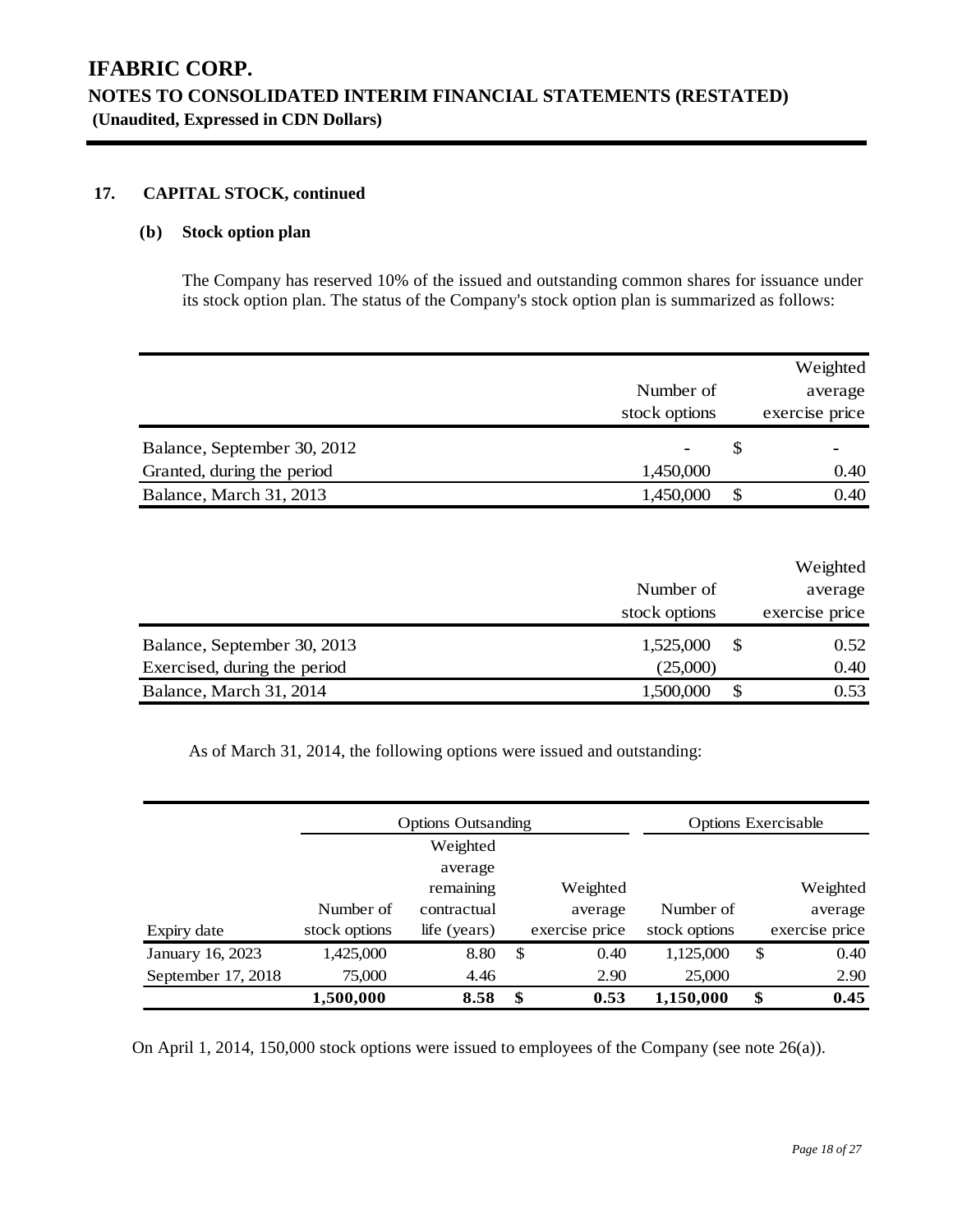### **17. CAPITAL STOCK, continued**

### **(c) Warrants**

The following table summarizes warrants that have been issued, exercised, or expired during the periods presented:

|                              |           |      | Weighted       |
|------------------------------|-----------|------|----------------|
|                              | Number of |      | average        |
|                              | warrants  |      | exercise price |
| Balance, September 30, 2012  | 200,000   | - \$ | 0.50           |
| Exercised, during the period | (10,000)  |      | 0.50           |
| Balance, March 31, 2013      | 190,000   |      | 0.50           |

|                                              |           | Weighted       |
|----------------------------------------------|-----------|----------------|
|                                              | Number of | average        |
|                                              | warrants  | exercise price |
| Balance, September 30, 2013                  |           |                |
| Issued, during the period (note $17(a)(i)$ ) | 232,133   | 5.10           |
| Balance, March 31, 2014                      | 232,133   | 5.10           |

The following table summarizes the warrants outstanding as of March 31, 2014:

|                   |           | Weighted       |
|-------------------|-----------|----------------|
|                   | Number of | average        |
| Expiry date       | warrants  | exercise price |
| December 13, 2016 | 203,625   | \$<br>5.25     |
| December 13, 2016 | 28,508    | 4.00           |
|                   | 232,133   | \$<br>5.10     |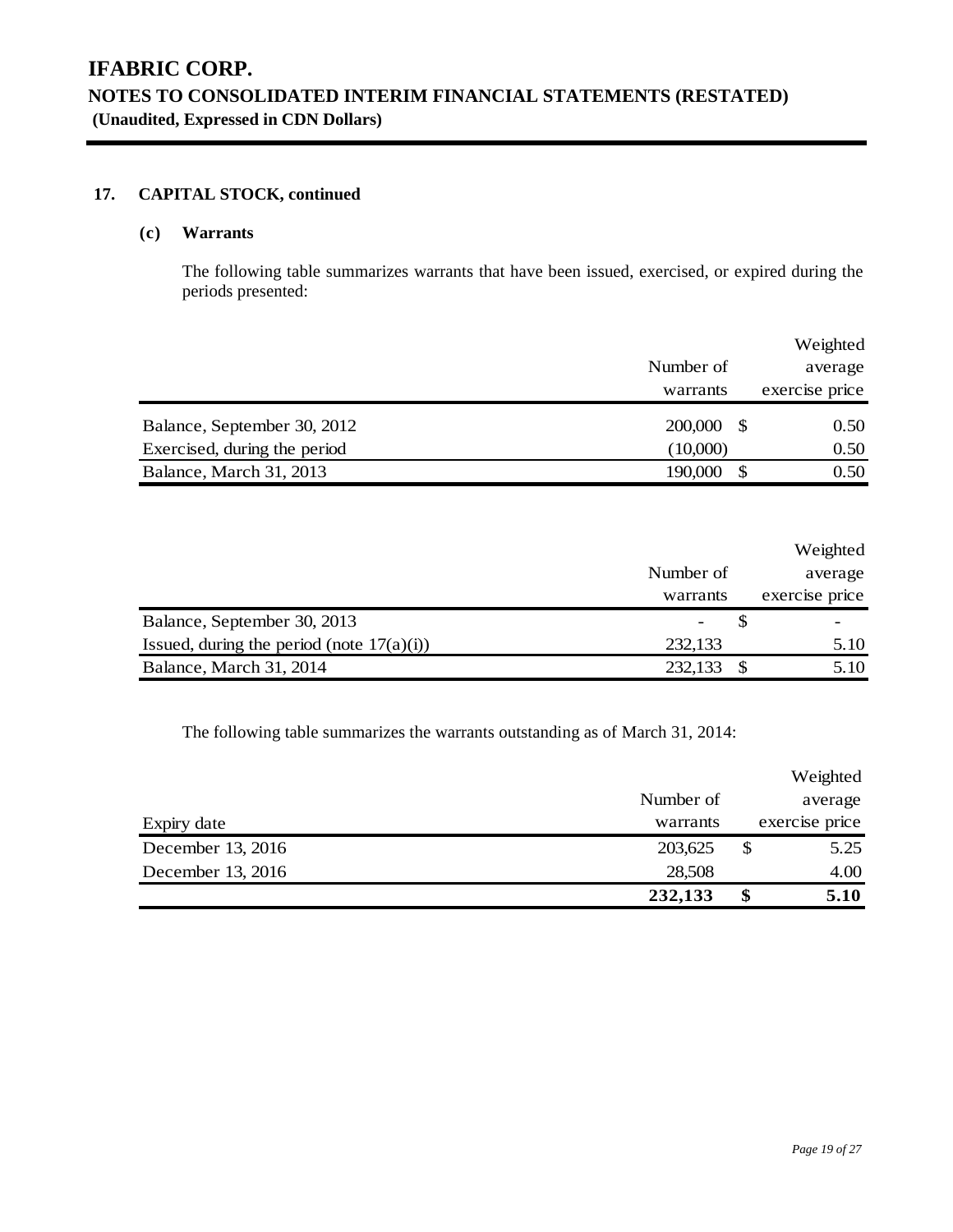### **18. BASIC AND DILUTED EARNINGS PER SHARE**

Basic earnings per share is calculated using the weighted average number of common shares outstanding during the period. Diluted earnings per share is calculated to reflect the dilutive effect of warrants and stock options outstanding. The calculation of basic and diluted earnings per share is based on the earnings charged to retained earnings for the three and six months ended March 31, 2014 of \$278,431 and \$490,588 respectively (2013 - earnings of \$11,443 and \$19,988 respectively). The number of shares used in the earnings per share calculation is as follows:

|                                                                      | Three Months |            | Six Months |            |  |  |
|----------------------------------------------------------------------|--------------|------------|------------|------------|--|--|
| Periods ended March 31                                               | 2014         | 2013       | 2014       | 2013       |  |  |
| Weighted average number of shares<br>outstanding - basic and diluted | 25,851,972   | 25,441,167 | 25,684,974 | 25,439,313 |  |  |
| Dilutive effect of options                                           | 1,353,602    | 345,238    | 1,338,843  | 170,722    |  |  |
| Dilutive effect of warrants                                          | 4,948        | 11.113     | 2,354      |            |  |  |
| Weighted average number of shares<br>outstanding - diluted           | 27,210,522   | 25,797,518 | 27,026,171 | 25,610,035 |  |  |

For the three and six months ended March 31, 2014, 203,625 warrants were excluded from the calculation of diluted earnings per share as these instruments were deemed to be anti-dilutive. For the six months ended March 31, 2013, 190,000 warrants were excluded from the calculation of diluted earnings per share as these instruments were deemed to be anti-dilutive.

### **19. INCOME TAXES**

The provision for income taxes recorded in the financial statements differs from the amount which would be obtained by applying the statutory income tax rate of 26.5% (2013 - 26.5%) to the earnings for the period as follows:

|                                             |               | Six months |         |
|---------------------------------------------|---------------|------------|---------|
| Periods ended March 31                      | 2014          |            | 2013    |
| Earnings for the period before income taxes | \$<br>743,048 |            | 116,879 |
| Tax on accounting earnings                  | \$<br>197,000 | S          | 30,973  |
| Tax effect of the following:                |               |            |         |
| Non-deductible share-based compensation     | 21,972        |            |         |
| Items not deductible for tax purposes       | 30,658        |            | 49,017  |
| Provision for income taxes                  | \$<br>249,630 |            | 79.990  |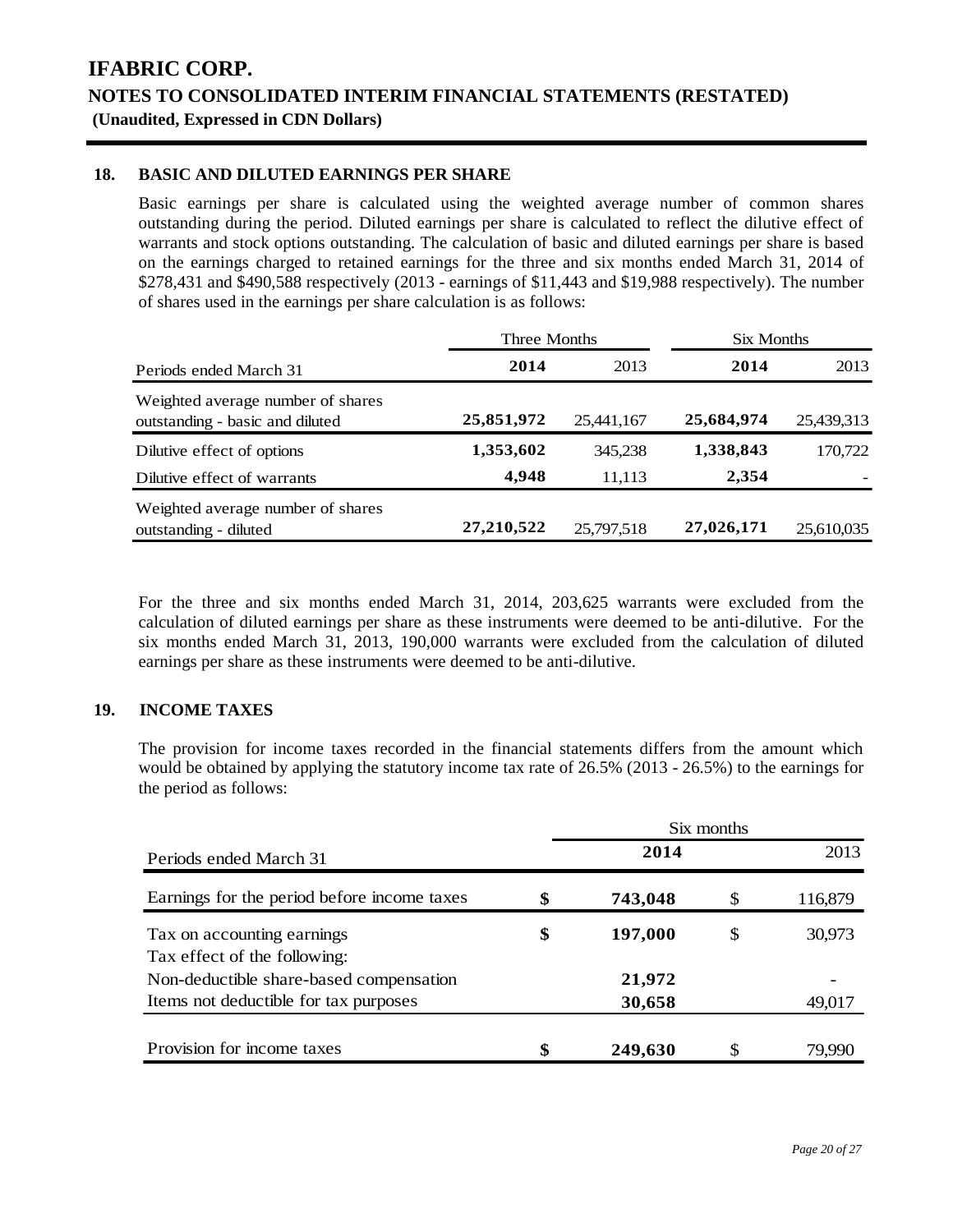### **20. COMMITMENTS**

(a) The Company's total commitments as of March 31, 2014, under various operating leases and a property lease agreement exclusive of occupancy costs are as follows:

| 2014 | \$<br>44,847  |  |
|------|---------------|--|
| 2015 | 39,490        |  |
| 2016 | 25,354        |  |
| 2017 | 11,903        |  |
| 2018 | 4,425         |  |
|      | \$<br>126,020 |  |

- (b) The Company enters into foreign exchange forward contracts to manage the risks associated with exchange rate fluctuations. See note 9 for more information.
- (c) The Company is party to an exclusive worldwide license agreement for the right to use trademarks in connection with the manufacture, marketing, sale and distribution of certain licensed products. During the initial license term, the Company is required to pay a monthly royalty of 8.5% on its net sales as defined in the agreement, on all products sold under the licensed marks. In addition, the Company is required to pay an advertising fee of 2%, payable quarterly, on its net sales as defined in the agreement, for promotion of the licensed products. The initial license term was in effect until December 31, 2012, and was renewed for an additional term of two years ending December 31, 2014, under the same terms as the initial agreement.
- (d) Effective October 17, 2011, the Company entered into an exclusive worldwide license agreement for the right to use trademarks in connection with the manufacture, marketing, sale and distribution of certain licensed products. During the initial license term, the Company is required to pay a monthly royalty of 9.5% on its net sales as defined in the agreement, on all products sold under the licensed marks. The initial license term is in effect until December 31, 2015 and may be renewed for an additional term of four years on the condition that certain performance goals as defined in the agreement are attained.
- (e) Effective January 16, 2012, the Company entered into an exclusive license agreement for the right to use trademarks in connection with the manufacture, marketing, sale and distribution of certain licensed products. The licensed territory includes certain worldwide areas as specified in the agreement. During the initial license term, the Company is required to pay a monthly royalty of 9% on its net sales as defined in the agreement, on all products sold under the licensed marks. Minimum annual royalties have been established for the contract periods ending December 31, 2013, 2014, and 2015 in the amounts of \$144,000, \$279,000 and \$432,000 respectively. In addition, the Company is required to pay an advertising fee of 2%, payable semi-annually, on its net sales as defined in the agreement, for the promotion of the licensed products. The initial license term is in effect until December 31, 2015 and may be renewed for an additional term of three years on the condition that certain performance goals as defined in the agreement are attained.
- (f) As at March 31, 2014, the Company had no open letters of credit for purchases of inventory (September 31, 2013 - \$17,000).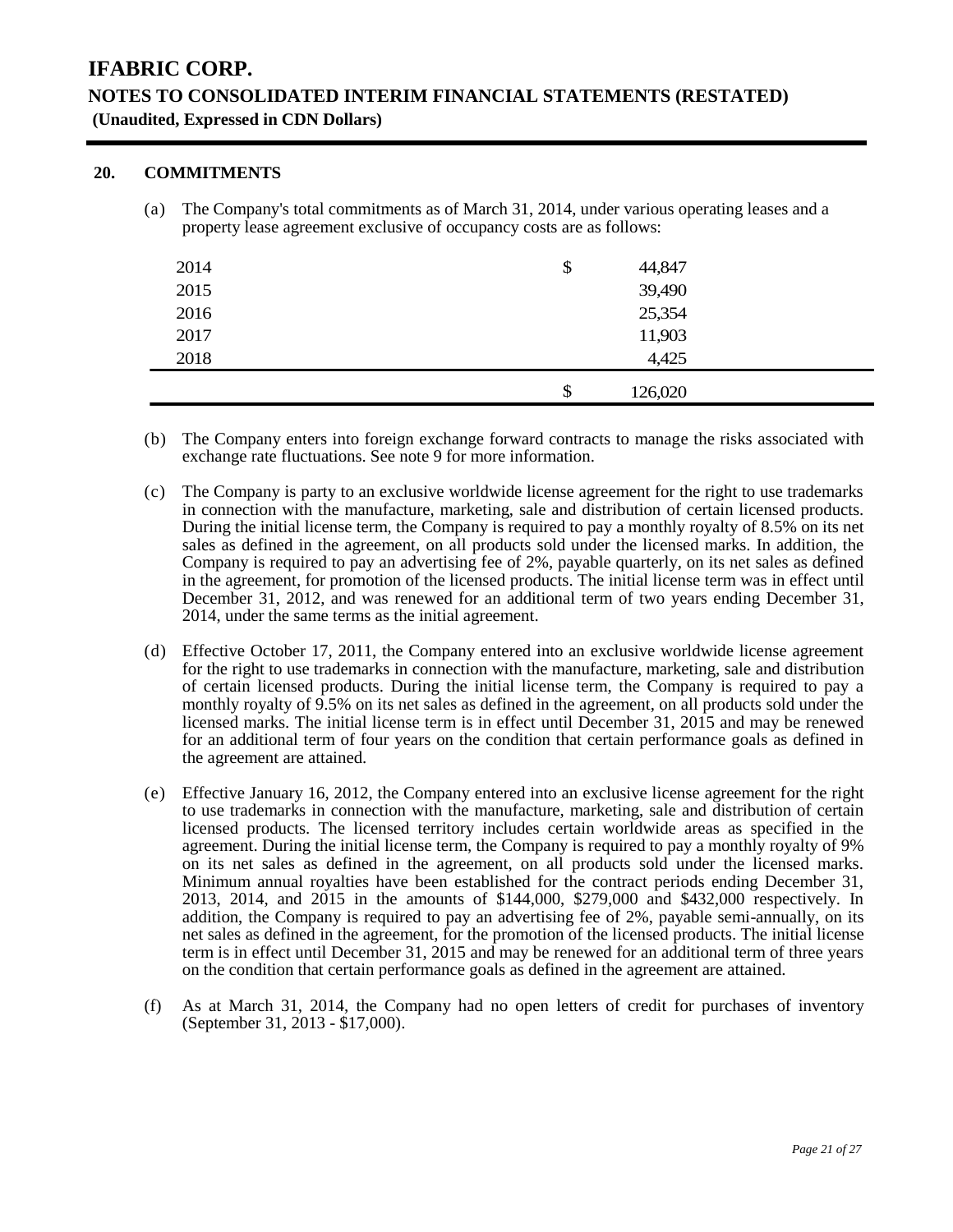### **21. RELATED PARTY TRANSACTIONS**

- (a) General and administrative costs for the six months ended March 31, 2014 includes \$15,000 (2013 - nil) to a company controlled by the non-controlling shareholder of a subsidiary.
- (b) Remuneration of Directors and key management personnel of the Company was as follows:

|                                             | Six months |         |    |         |  |  |  |  |
|---------------------------------------------|------------|---------|----|---------|--|--|--|--|
| Periods ended March 31                      |            | 2014    |    | 2013    |  |  |  |  |
| Salary and management fees included in      |            |         |    |         |  |  |  |  |
| general and administrative - CEO            | \$         | 87,600  | \$ | 57,740  |  |  |  |  |
| Professional fees included in general and   |            |         |    |         |  |  |  |  |
| administrative - CFO                        |            | 60,000  |    | 56,750  |  |  |  |  |
| Salary and benefits included in general and |            |         |    |         |  |  |  |  |
| administrative - Director                   |            | 93,755  |    | 93,755  |  |  |  |  |
| Fees for technical services included in     |            |         |    |         |  |  |  |  |
| general and administrative - Director       |            | 24,000  |    |         |  |  |  |  |
| Fees for technical services included in     |            |         |    |         |  |  |  |  |
| deferred development costs - Director       |            |         |    | 24,000  |  |  |  |  |
| Share based compensation                    |            | 36,157  |    | 322,611 |  |  |  |  |
| Directors' fees paid                        |            | 1,750   |    | 2,750   |  |  |  |  |
|                                             | \$         | 303,262 | \$ | 557,606 |  |  |  |  |

(c) As at March 31, 2014, accrued liabilities includes \$32,000 (September 30, 2013 - \$102,500) payable to Directors and key management personnel of the Company with respect to unpaid fees.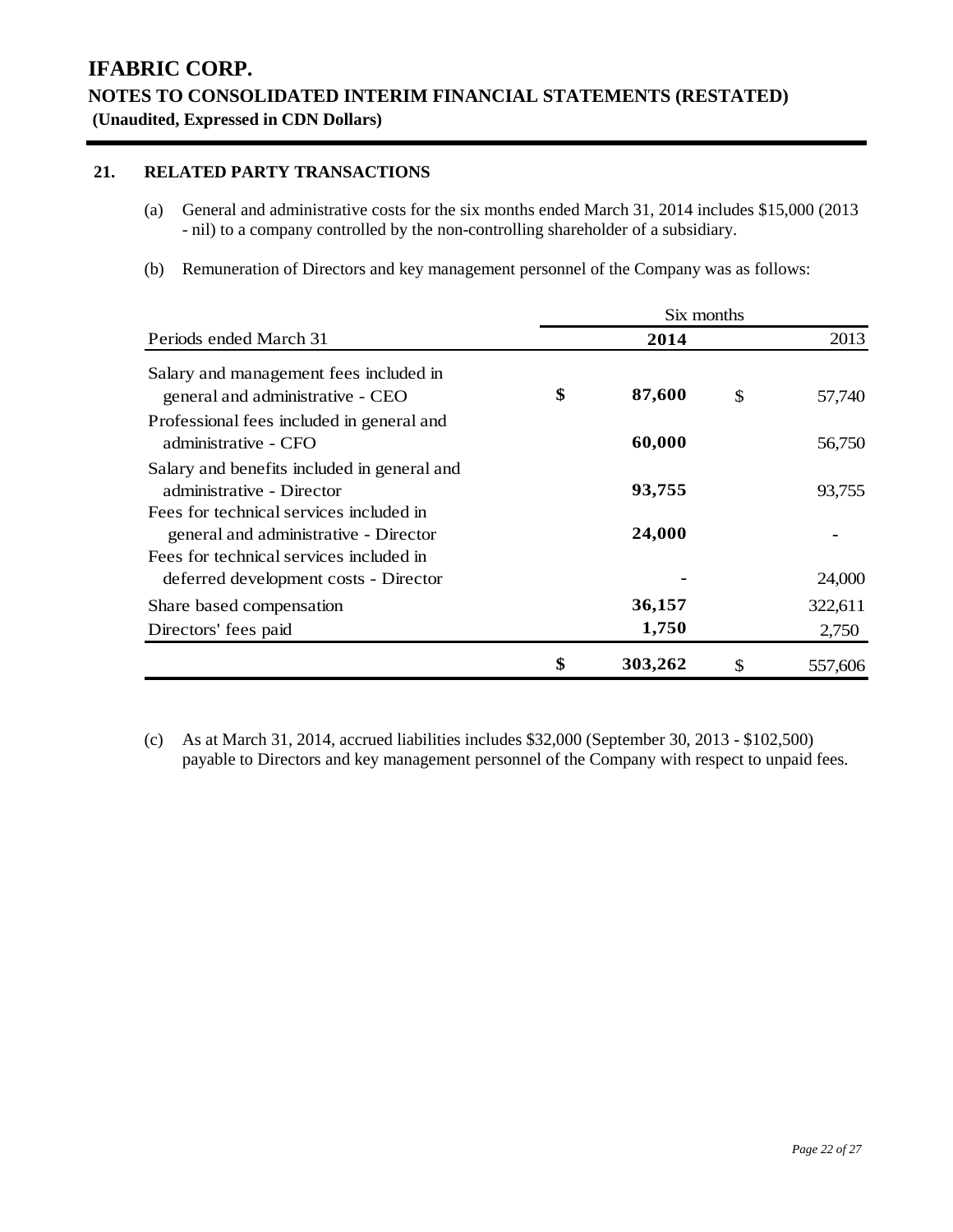### **22. FINANCIAL INSTRUMENTS**

#### **Credit risk**

Credit risk arises from the potential that a counter party will fail to perform its obligations. The Company routinely assesses the financial strength of its customers to mitigate its exposure to credit risk. For the six months ended March 31, 2014, approximately 37% of the Company's total sales are to three customers (2013 - 48% of sales were to three customers). At March 31, 2014, four customers accounted for 51% (September 30, 2013 - four customers accounted for 49%) of the Company's accounts receivable.

In order to mitigate its credit risk, the Company insures its trade accounts receivable with Chartis Insurance Company of Canada based on specific or discretionary credit limits, dependant on the level of amounts outstanding from individual customers at that time. At March 31, 2014, no claims were pending under this policy.

The Company's maximum exposure to credit risk at March 31, 2014 is \$2,251,597 (September 30, 2013 - \$1,087,357).

The aging of trade accounts receivable is as follows:

|                | March 31,<br>2014 | September 30,<br>2013 |
|----------------|-------------------|-----------------------|
| $0 - 30$ days  | \$<br>1,167,658   | \$<br>447,166         |
| $31 - 60$ days | 987,373           | 366,555               |
| 61 - 90 days   | 76,075            | 267,260               |
| $90 + days$    | 121,798           | 111,461               |
|                | \$<br>2,352,904   | \$<br>1,192,442       |

### **Liquidity risk**

Liquidity risk is the risk that the Company will encounter difficulties in meeting its obligations associated with its financial liabilities. The Company is exposed to this risk mainly with respect to its related party loans, long term loans payable and accounts payable and accrued liabilities. The Company reduces its exposure to liquidity risk by ensuring that it documents when authorized payments become due, maintains an adequate line of credit to repay trade creditors and repays long term debt interest and principal as it becomes due using cash generated from operations.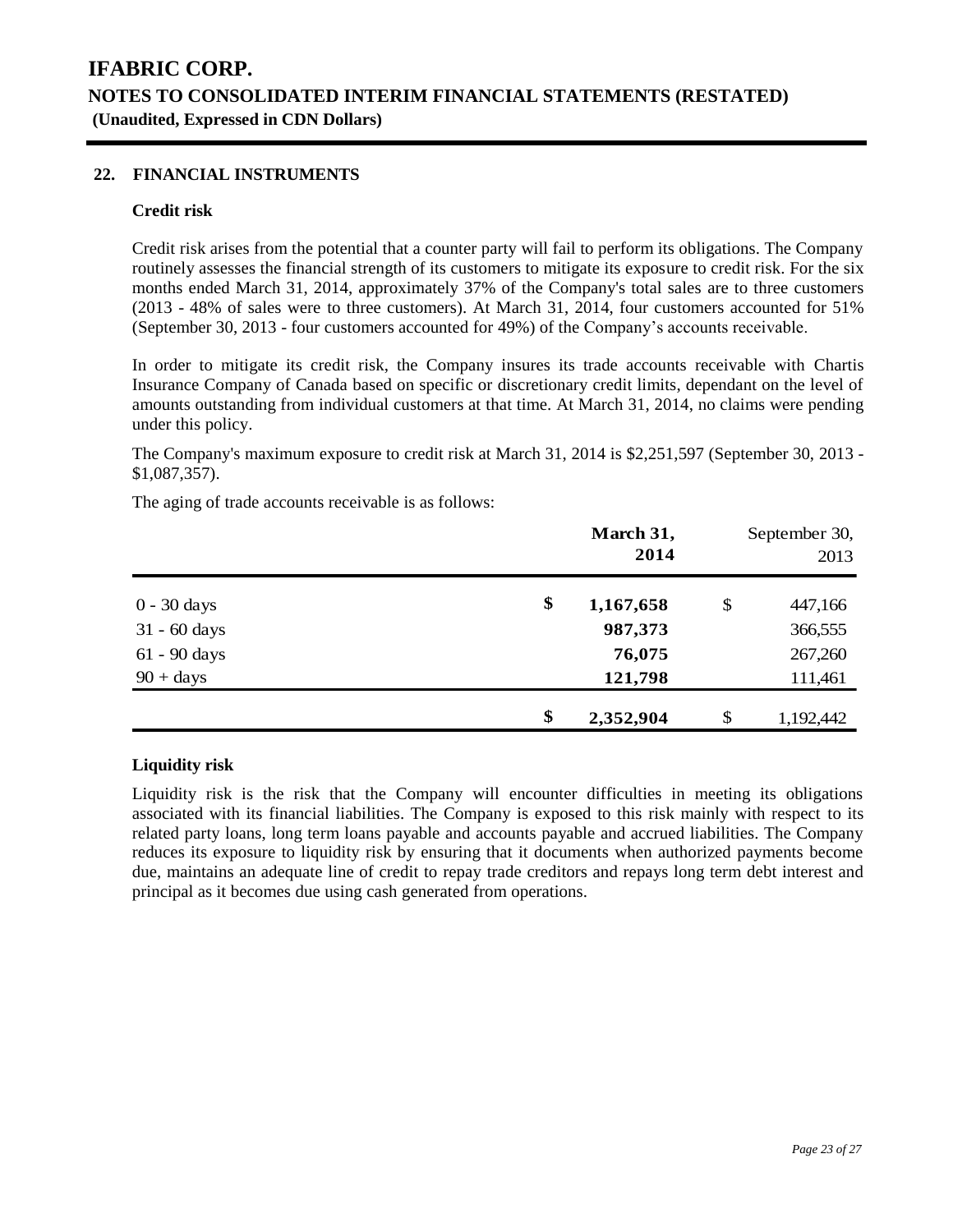### **22. FINANCIAL INSTRUMENTS, continued**

#### **Market risk**

Market risk is the risk that the fair value or future cash flows of a financial instrument will fluctuate because of changes in market prices. Market risk comprises three types of risk: currency risk, interest rate risk and other price risk. The Company is exposed to currency risk and interest rate risk.

### **Currency risk**

The Company conducts certain of its operations in United States dollars and British pounds. The Company manages its risk with forward foreign exchange contracts (see note 9). The following balances were included in the financial statements:

|                                                                                                                                                              |    | March 31,                                                |           | September 30,                                        |
|--------------------------------------------------------------------------------------------------------------------------------------------------------------|----|----------------------------------------------------------|-----------|------------------------------------------------------|
|                                                                                                                                                              |    | 2014<br><b>USD</b>                                       |           | 2013<br><b>USD</b>                                   |
| Cash<br>Accounts receivable<br>Accounts payable and accrued liabilities<br>Prepaid expenses and deposits<br>Foreign exchange forward contract margin deposit | \$ | 426,017<br>1,711,706<br>(595, 205)<br>124,480<br>100,000 | \$        | 309,291<br>747,208<br>(685,219)<br>97,534<br>100,000 |
| <b>United States dollars</b>                                                                                                                                 | \$ | 1,766,998                                                | \$        | 568,814                                              |
|                                                                                                                                                              |    | March 31,<br>2014<br><b>GBP</b>                          |           | September 30,<br>2013<br><b>GBP</b>                  |
| Cash<br>Accounts receivable<br>Accounts payable and accrued liabilities                                                                                      | £  | 60,531<br>215,167<br>(45,356)                            | $\pounds$ | 74,613<br>186,457<br>(55,802)                        |
| <b>British pounds</b>                                                                                                                                        | £  | 230,342                                                  | $\pounds$ | 205,268                                              |

#### **Interest rate risk**

Interest rate risk is the risk that the fair value or future cash flows of a financial instrument will fluctuate due to changes in market interest rates. The Company is exposed to interest rate price risk on its fixed rate vehicle loan since changes in market rates can affect the fair value of the debt. The Company is also exposed to interest rate cash flow risk on its secured bank loan which bears interest at a floating rate since changes in market rates can cause fluctuations in cash flows.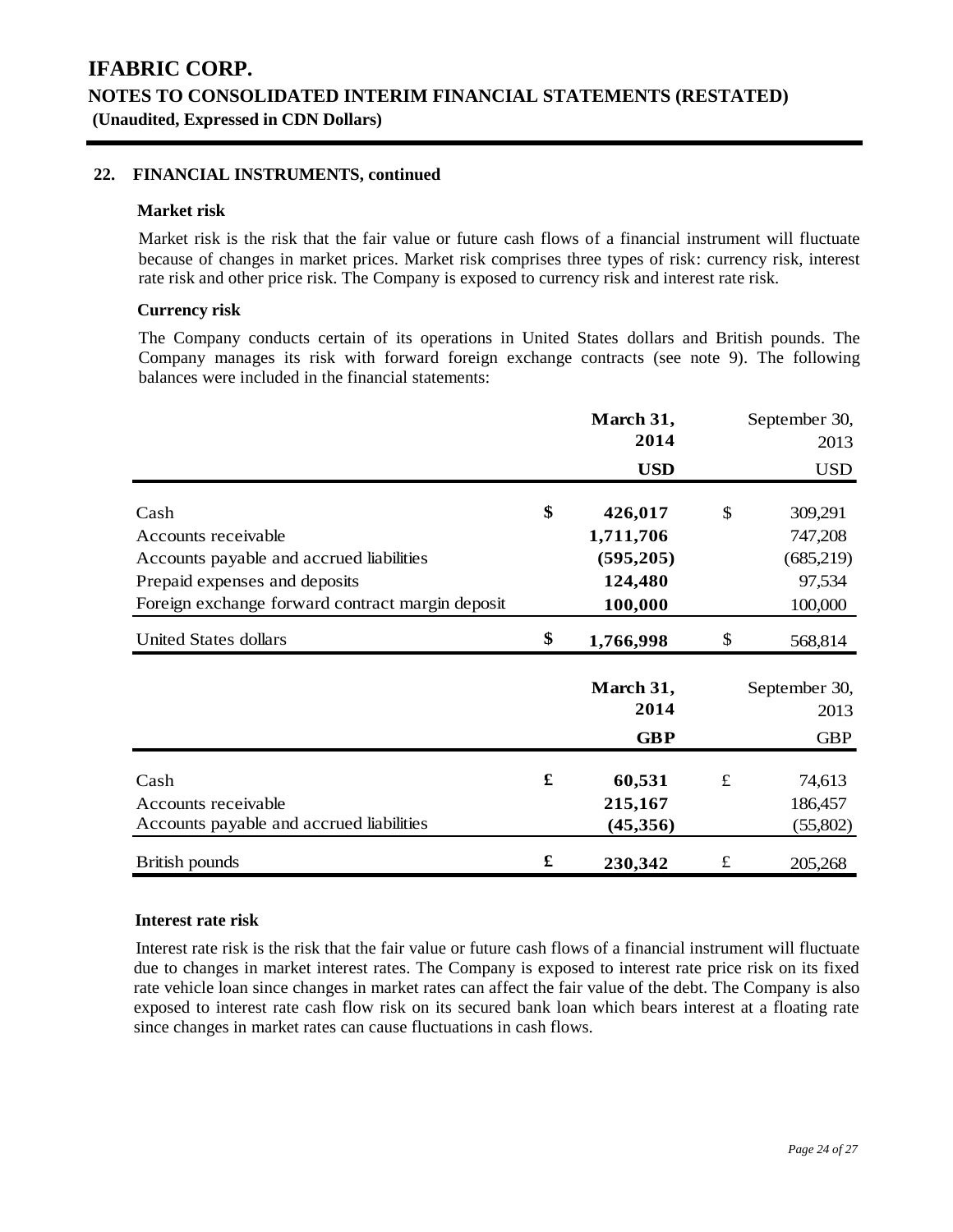#### **22. FINANCIAL INSTRUMENTS, continued**

#### **Sensitivity analysis**

The effect of a 5% strengthening of the USD at the reporting date in relation to the net amount of USD denominated currency balances would result in an increase in annual pre-tax revenue of approximately \$98,000, assuming all other variables remain constant, and a 5% weakening of the USD would result in a decrease in annual pre-tax revenue of approximately \$98,000. A 5% strengthening of the GBP would result in an increase in annual pre-tax revenue of approximately \$21,000 and a 5% weakening of the GBP would result in a decrease in annual pre-tax revenue of approximately \$21,000.

A 1% increase in future interest rates, based on the projected average balance of the secured loan for the ensuing 12 months, would result in an increased interest expense of approximately \$11,000 and a 1% decrease in interest rates would result in interest savings of an equivalent amount.

#### **23. CAPITAL MANAGEMENT**

The Company manages its capital to ensure that it will be able to continue as a going concern while providing a return to its stakeholders.

The capital structure of the business consists of equity attributable to common shareholders, comprised of issued capital stock and accumulated retained earnings, which totaled \$5,948,276 at March 31, 2014 (September 30, 2013 - \$4,714,481).

The Company is subject to externally imposed capital requirements on debt described in notes 5 and 16. As at March 31, 2014, the Company met these financial covenants requirements.

#### **24. SEGMENTED INFORMATION**

The Company has three reportable segments, as described below, which are strategic divisions. The strategic divisions offer different products and services, and are managed separately because they require different marketing strategies and technologies. For each of the strategic divisions, the CEO (the chief operating decision maker) reviews internal management reports on at least a quarterly basis. The following describes the operations in each of the reportable segments:

- Intimate Apparel: Includes the design, purchasing, and distribution of intimate apparel.
- Intelligent Fabrics: Includes the development, testing and distribution of specialty textiles as well as chemicals suitable for application to textiles.
- Other: Includes leasing of property to group companies and third parties.

Inter-segment transactions are made at prices that approximate market rates.

Property, plant and equipment, deferred tax assets, and goodwill are managed on a group basis and are not allocated to operating segments. Amortization of property, plant and equipment, and interest expense on operating lines of credit and long-term debt are managed on a group basis and are not allocated to operating segments.

There has been no material change in the total assets for each reportable segment since the last annual audited financial statements.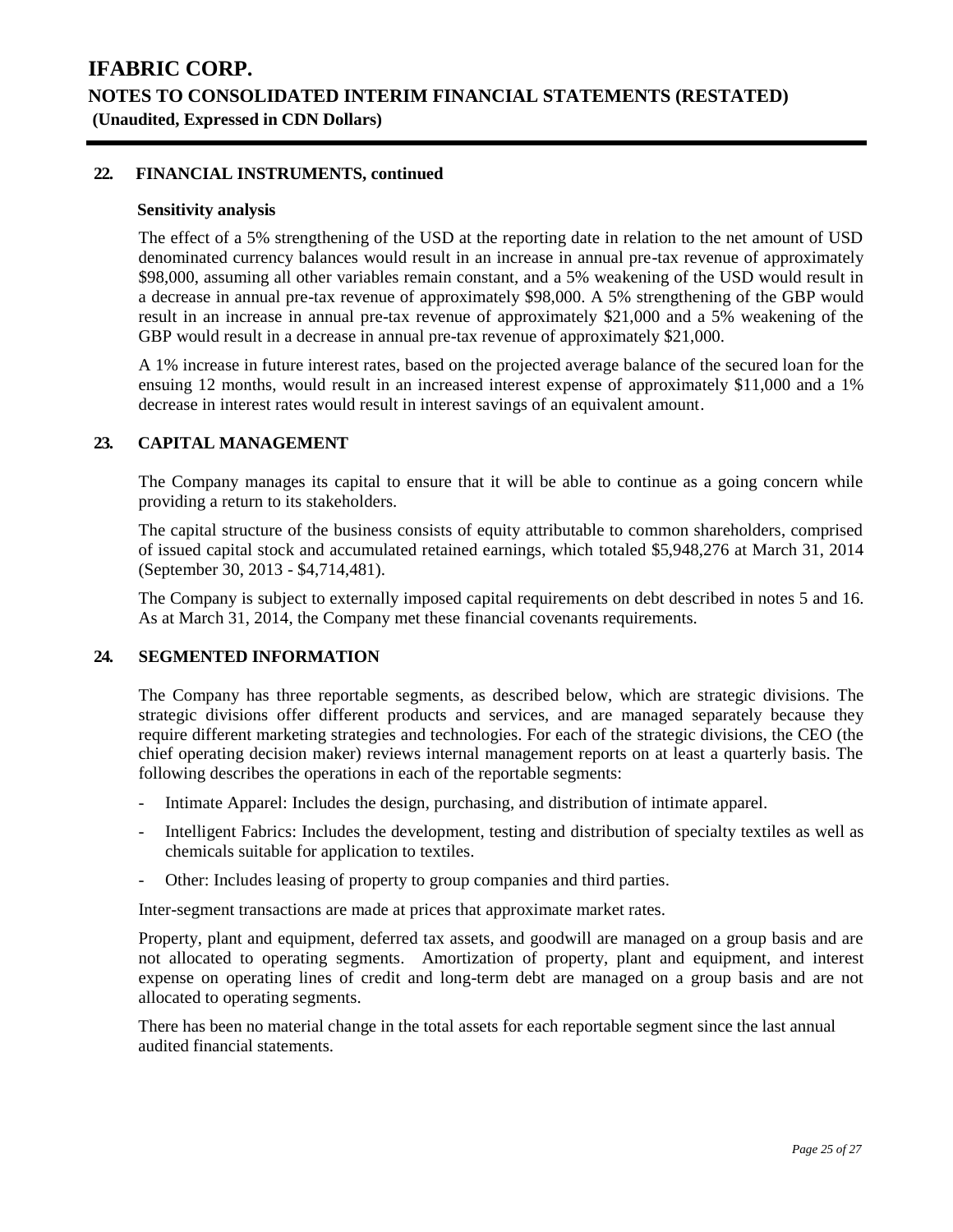### **24. SEGMENTED INFORMATION, continued**

#### **Operating Segments - Six months ended March 31, 2014 - restated**

|                                     | Intimate<br>Apparel |    | Intelligent<br>Fabrics | Other<br>Segments |    | Corporate<br>Items and<br>Elimination | <b>Consolidated</b> |
|-------------------------------------|---------------------|----|------------------------|-------------------|----|---------------------------------------|---------------------|
| Revenues                            |                     |    |                        |                   |    |                                       |                     |
| Third party                         | 5,192,512           | -8 | 670.444<br>S           | 54,103            | -S | \$<br>-                               | 5,917,059           |
| Inter-segment                       | 629,871             |    |                        | 81,008            |    | (710, 879)                            |                     |
| <b>Total Revenues</b>               | 5,822,383           |    | 670.444                | 135,111           |    | (710, 879)                            | 5,917,059           |
| Earnings (loss) before income taxes | 697,793             |    | 56,872                 | 11,435            |    | (23,052)                              | 743,048             |

#### **Operating Segments - Six months ended March 31, 2013**

|                                     | Intimate<br>Apparel | Intelligent<br>Fabrics | Other<br>Segments |    | Corporate<br>Items and<br>Elimination |   | Consolidated |
|-------------------------------------|---------------------|------------------------|-------------------|----|---------------------------------------|---|--------------|
| Revenues                            |                     |                        |                   |    |                                       |   |              |
| Third party<br>\$                   | 3,407,530           | 32,334<br>\$.          | 53,639            | -S | Ξ.                                    | S | 3,493,503    |
| Inter-segment                       | $\qquad \qquad$     |                        | 78,884            |    | (78, 884)                             |   |              |
| <b>Total Revenues</b>               | 3,407,530           | 32,334                 | 132,523           |    | (78, 884)                             |   | 3,493,503    |
| Earnings (loss) before income taxes | 547,203             | (27,166)               | 84,444            |    | (487,602)                             |   | 116,879      |

The following summarizes external sales revenue for the Company by geographic operating segments:

### **Geographic Segments - Six months ended March 31**

|                        | 2014             |      | 2013      |
|------------------------|------------------|------|-----------|
| External sales revenue |                  |      |           |
| Canada                 | \$<br>352,466 \$ |      | 456,981   |
| <b>United States</b>   | 4,932,431        |      | 2,300,178 |
| United Kingdom         | 632,162          |      | 736,344   |
|                        |                  |      |           |
| Total                  | \$<br>5,917,059  | - \$ | 3,493,503 |

All of the Company's non-current assets are located in Canada.